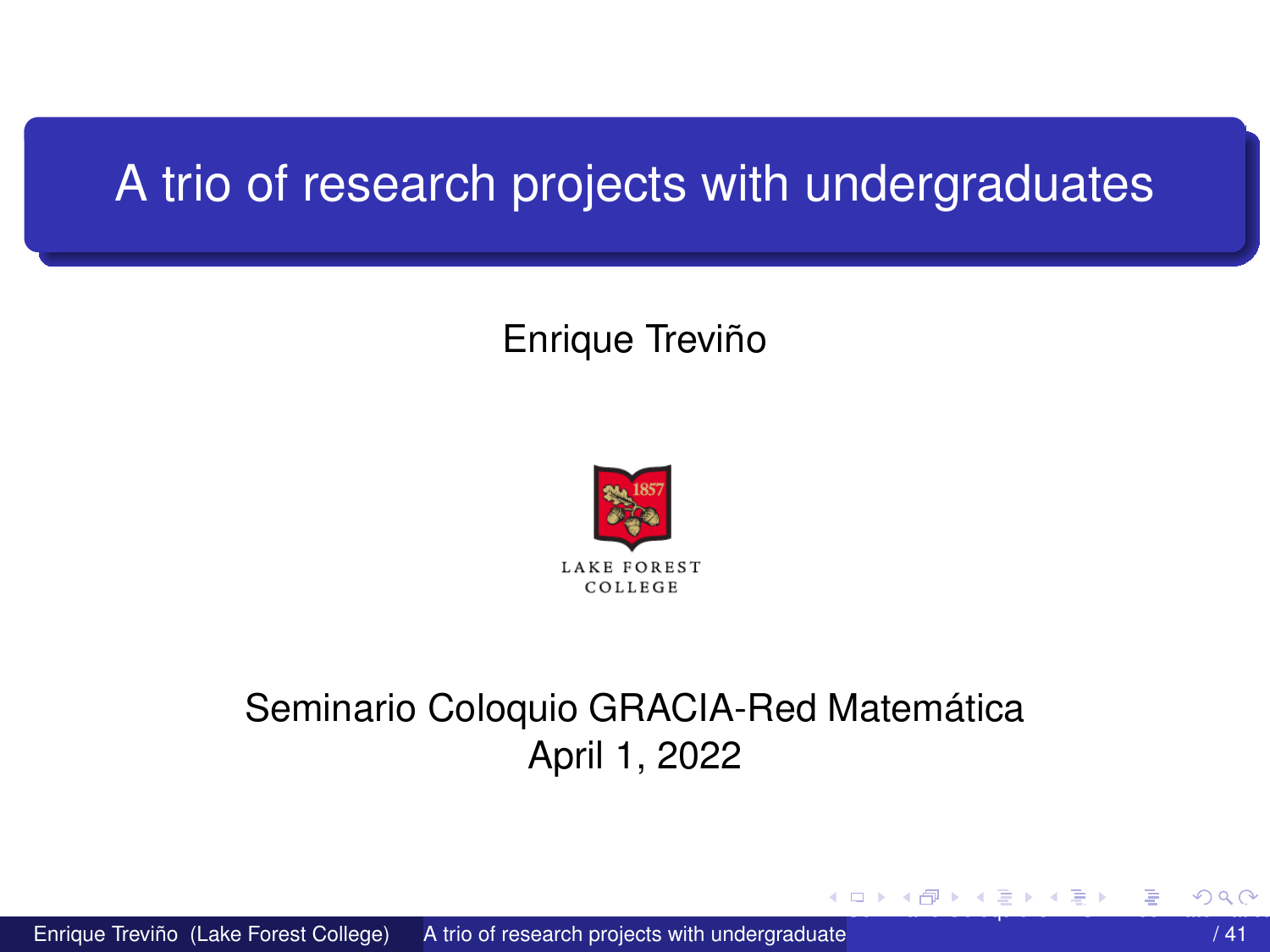- <span id="page-1-0"></span><sup>1</sup> *On generalizing happy numbers to fractional base number systems* with **Mikita Zhylinski**, Lake Forest College.
- <sup>2</sup> *On a sequence related to the factoradic representation of an integer* with **Maximiliano Sánchez Garza**, Universidad Autónoma de Nuevo León.
- <sup>3</sup> *Generalizing Parking Functions with Randomness* with **Melanie Tian**, Lake Forest College.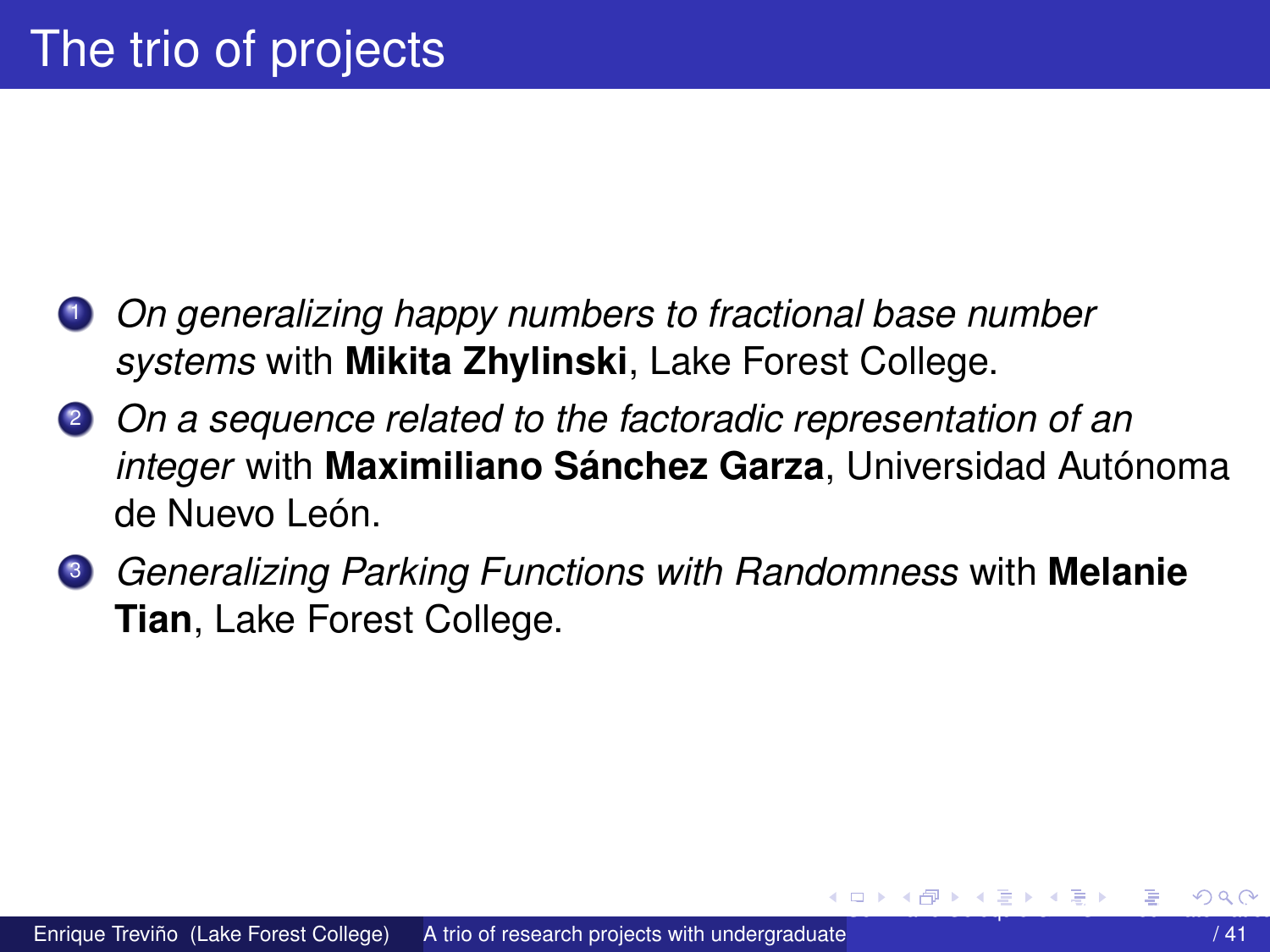<span id="page-2-0"></span>On generalizing happy numbers to fractional base number systems with Mikita Zhylinski, Lake Forest College.



4 17 18

 $\mathbf{A} \oplus \mathbf{B}$   $\mathbf{A} \oplus \mathbf{B}$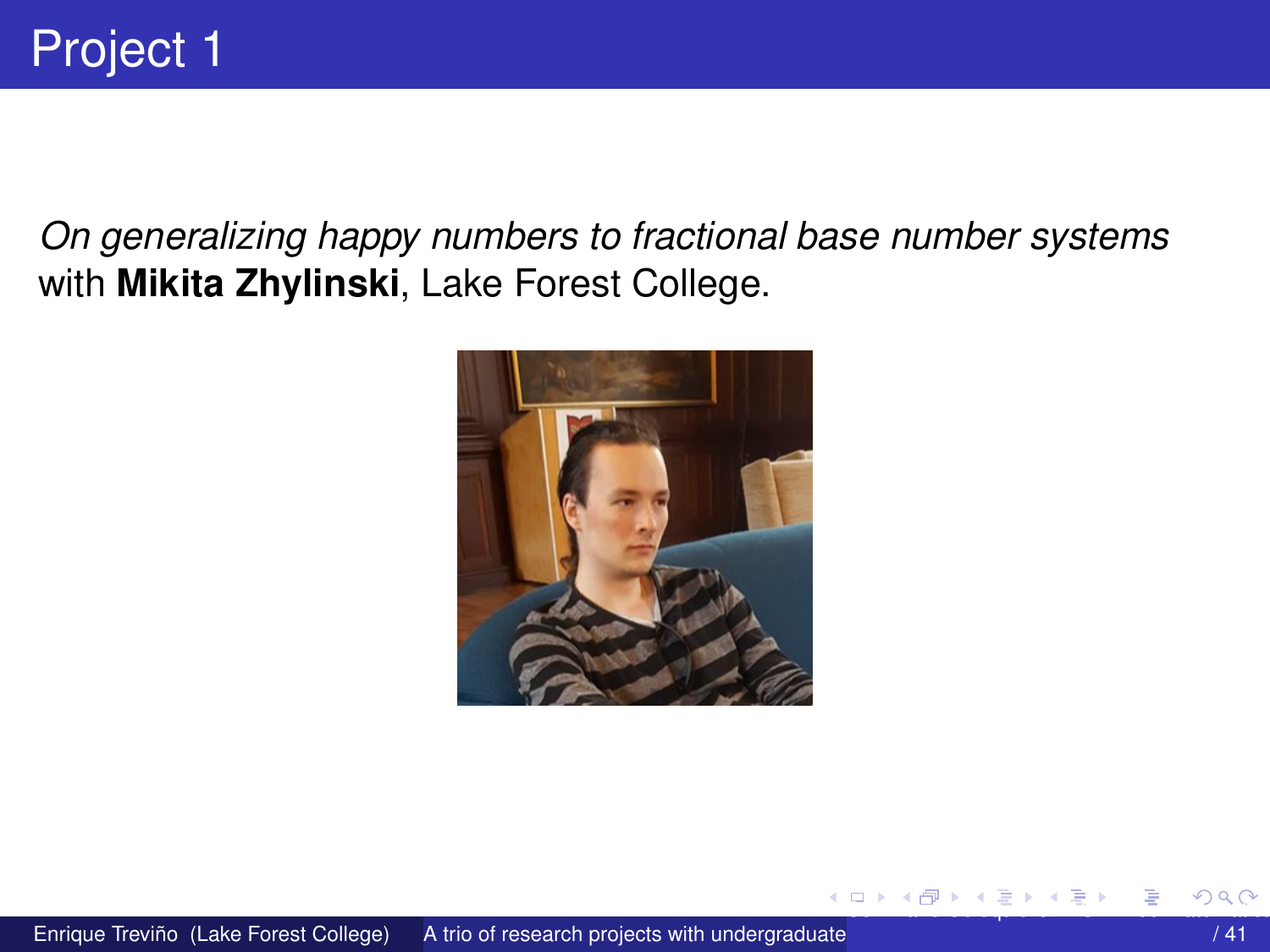- <span id="page-3-0"></span>Let *S*(*n*) be the sum of the squares of the digits of *n*.
- Consider iterating *S* on positive integers.
- The number *n*, after enough iterations of *S*, eventually reaches 1 or it eventually reaches the cycle

 $4 \rightarrow 16 \rightarrow 37 \rightarrow 58 \rightarrow 89 \rightarrow 145 \rightarrow 42 \rightarrow 20 \rightarrow 4.$ 

- We call *n happy* if *n* eventually reaches 1 after enough iterations of *S*.
- 13 is happy since

$$
13\rightarrow 10\rightarrow 1.
$$

• Happy numbers are sequence A007770 in OEIS.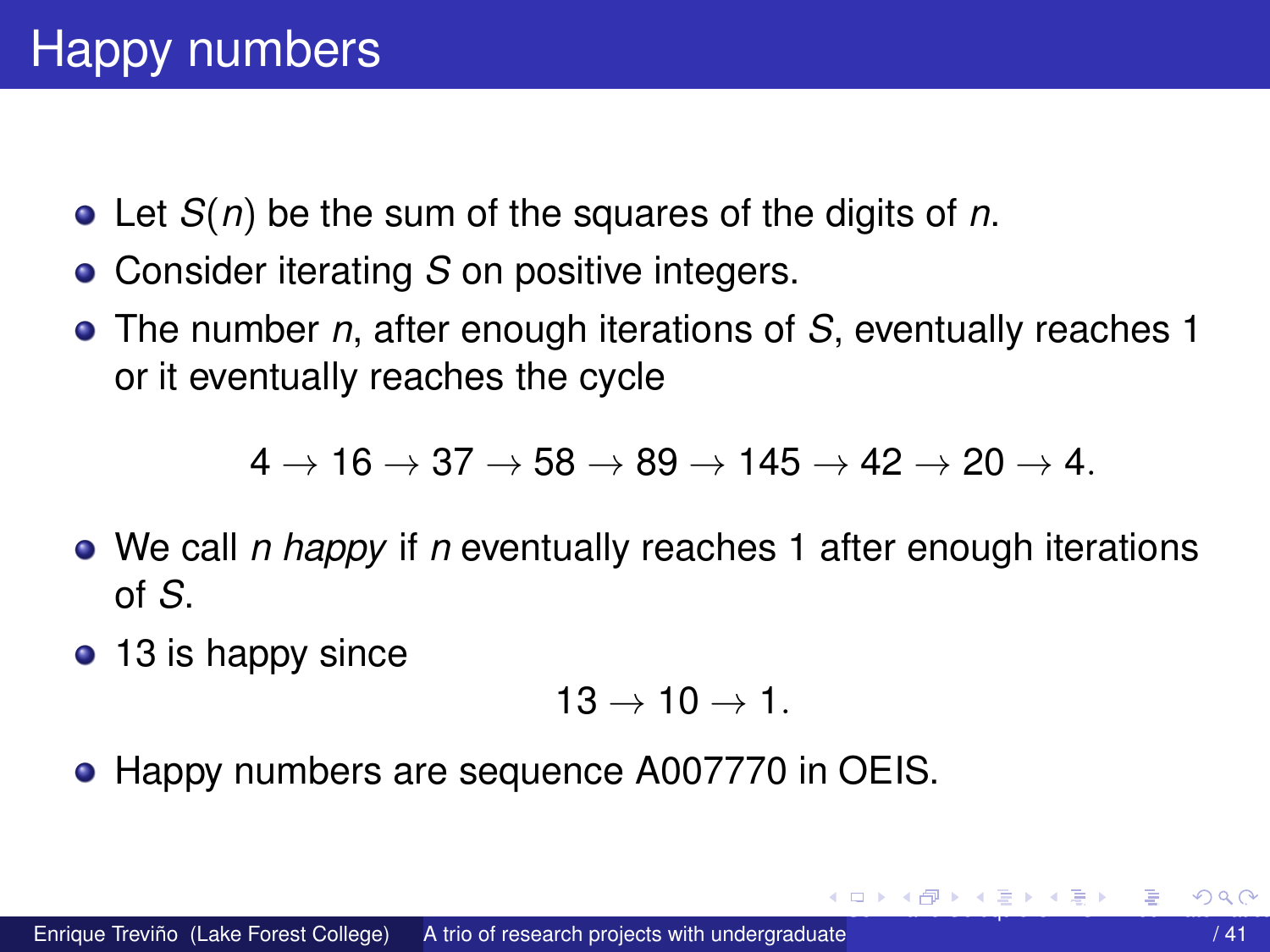<span id="page-4-0"></span>**•** If *n* has  $m > 4$  digits, then

$$
S(n)\leq 81m<10^m.
$$

**•** If  $n > 244$  has 3 digits, then

$$
S(n)\leq 243
$$

- Therefore, for  $n \ge 244$ ,  $S(n) < n$ .
- We need only analyze what cycles are reached by positive integers  $<$  243. This can be checked with a computer.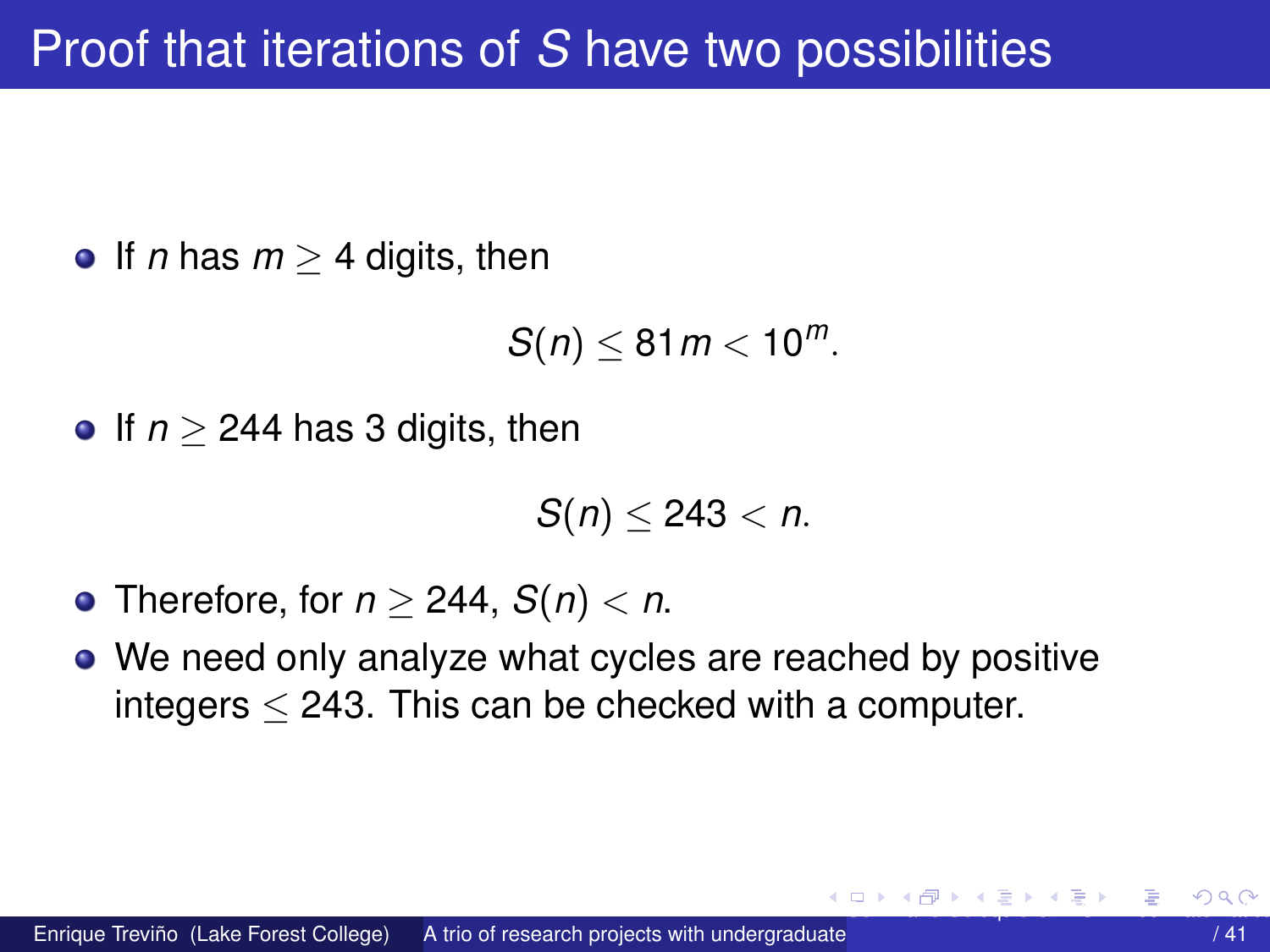<span id="page-5-0"></span>Let *Se*,*b*(*n*) be the sum of the *e*-th powers of the base *b* digits of *n*. For example

$$
S_{3,5}(13)=2^3+3^3=35.\\
$$

- Grundman and Teeple, in 2001, generalized the notion of happy numbers to *e*-th power *b*-happy numbers for numbers that reach 1 after repeated iteration of *Se*,*b*.
- Grundman and Teeple were able to find the cycles that can be reached for  $S_{e,b}$  when  $e \in \{2,3\}$  and  $2 \leq b \leq 10$ .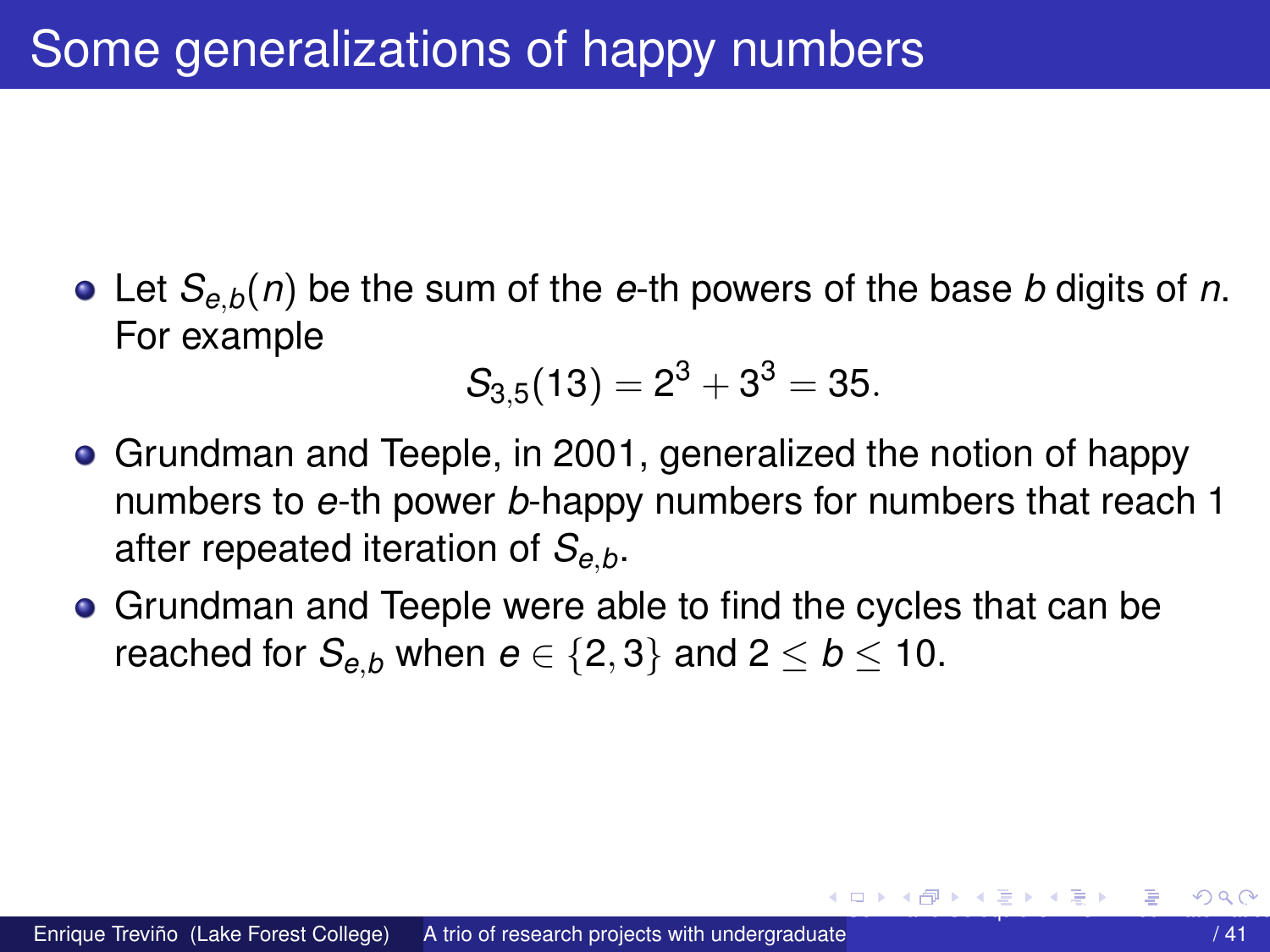| Base         | Fixed Points and Cycles                                                                                                      |
|--------------|------------------------------------------------------------------------------------------------------------------------------|
| $\mathbf{2}$ | 1                                                                                                                            |
| 3            | 1, 12, 22                                                                                                                    |
|              | $2 \rightarrow 11 \rightarrow 2$                                                                                             |
| 4            | 1                                                                                                                            |
| 5            | 1, 23, 33                                                                                                                    |
|              | $4 \rightarrow 31 \rightarrow 20 \rightarrow 4$                                                                              |
| 6            | 1                                                                                                                            |
|              | $32 \rightarrow 21 \rightarrow 5 \rightarrow 41 \rightarrow 25 \rightarrow 45 \rightarrow 105 \rightarrow 42 \rightarrow 32$ |
| 7            | 1, 13, 34, 44, 63                                                                                                            |
|              | $2 \rightarrow 4 \rightarrow 22 \rightarrow 11 \rightarrow 2$                                                                |
|              | $16 \rightarrow 52 \rightarrow 41 \rightarrow 23 \rightarrow 16$                                                             |
| 8            | 1, 24, 64                                                                                                                    |
|              | $4 \rightarrow 20 \rightarrow 4$                                                                                             |
|              | $5 \rightarrow 31 \rightarrow 12 \rightarrow 5$                                                                              |
|              | $15 \rightarrow 32 \rightarrow 15$                                                                                           |
| 9            | 1, 45, 55                                                                                                                    |
|              | $58 \rightarrow 108 \rightarrow 72 \rightarrow 58$                                                                           |
|              | $82 \rightarrow 75 \rightarrow 82$                                                                                           |
| 10           | 1                                                                                                                            |
|              | $4 \rightarrow 16 \rightarrow 37 \rightarrow 58 \rightarrow 89 \rightarrow 145 \rightarrow 42 \rightarrow 20 \rightarrow 4$  |

<span id="page-6-0"></span>TABLE 1. Fixed points and cycles of  $S_{2, b}$ ,  $2 \le b \le 10$ 

イロトメ 倒 トメ ヨ トメ ヨ トー ヨ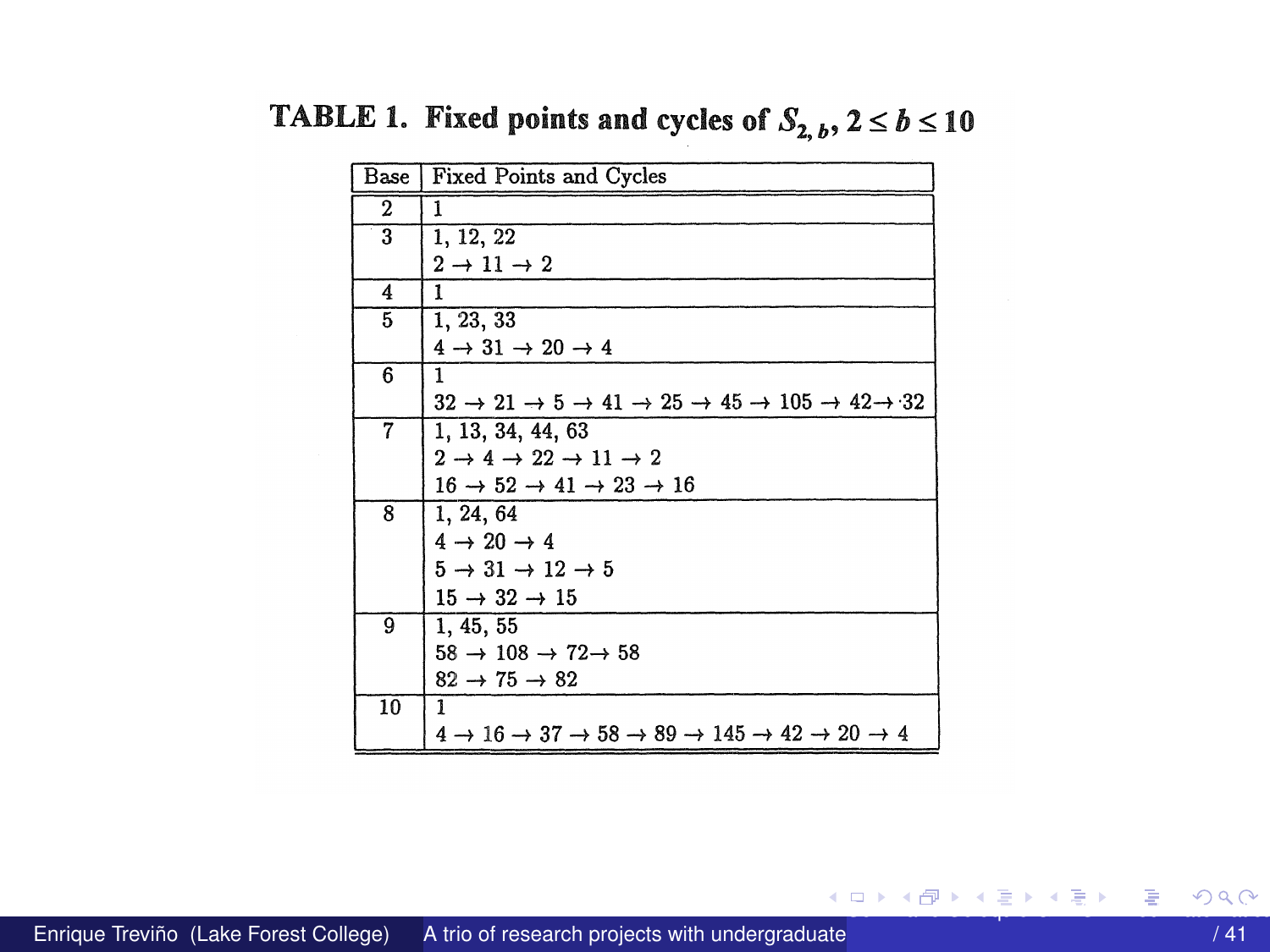## <span id="page-7-0"></span>More generalizations and other results

- El-Sedy and Siksek, in 2000, proved there are arbitrarily long sequences of consecutive happy numbers.
- Grundman and Teeple generalized El-Sedy's and Siksek's result to other bases and to other exponents.
- **Grundman and Harris generalized the result to negative bases.** (Yes, there is a way to represent numbers allowing for negative bases).
- Bland, Cramer, de Castro, Domini, Edgar, Johnson, Klee, Koblitz, and Sundaresan, in 2017, generalized the concept of happy numbers to **fractional bases** (but not the proof about arbitrarily long sequences of consecutive fractional based happy numbers).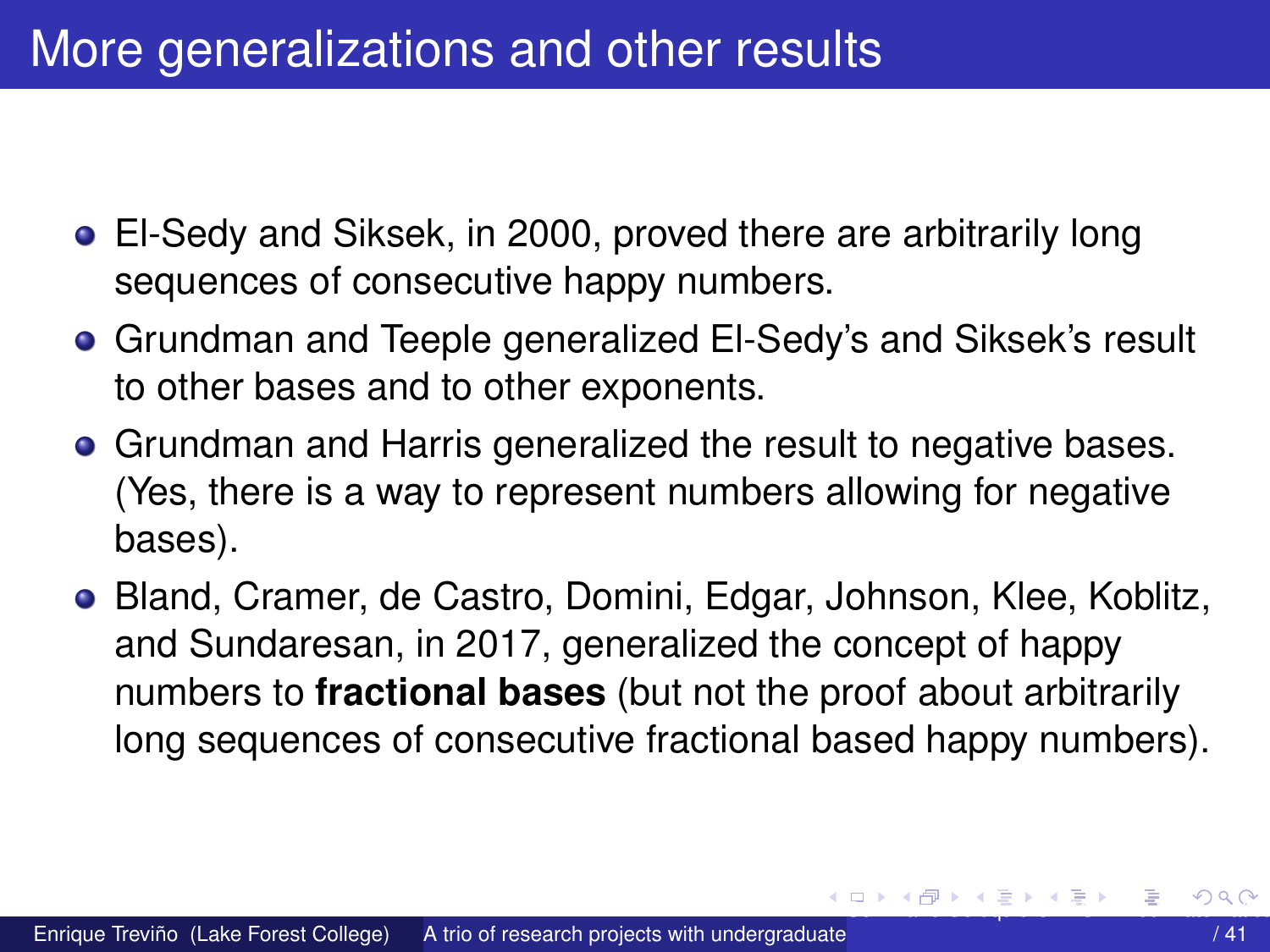## <span id="page-8-0"></span>Fractional Base

For any  $p/q$  with  $gcd(p, q) = 1$  and  $p > q$ , for every positive integer *n*, there exist *fractional digits*  $a_0, a_1, \ldots, a_r$  satisfying  $0 \le a_i < p$  for *i* ∈ {0, 1, . . . , *r* − 1} and 0 <  $a_r$  < *p* such that

$$
n=\sum_{i=0}^r a_i\left(\frac{p}{q}\right)^i.
$$

We will write

$$
n=\overline{a_r a_{r-1} a_{r-2} \dots a_2 a_1 a_0}_{\frac{p}{q}}.
$$

| n | n in base 3/2                 | n  | n in base 3/2                   |
|---|-------------------------------|----|---------------------------------|
| 0 | $\overline{0}_{\frac{3}{2}}$  | 6  | $\overline{210}_{\frac{3}{2}}$  |
| 1 | $\overline{1}_{\frac{2}{2}}$  | 7  | $\overline{211}_{\frac{3}{2}}$  |
| 2 | $\overline{2}_{\frac{3}{2}}$  | 8  | $\overline{212}_{\frac{3}{2}}$  |
| 3 | $\overline{20}_{\frac{3}{2}}$ | 9  | $\overline{2100}_{\frac{3}{2}}$ |
| 4 | $\overline{21}_{\frac{3}{2}}$ | 10 | $\overline{2101}_{\frac{3}{2}}$ |
| 5 | $\overline{22}_{\frac{3}{2}}$ | 11 | $\overline{2102}_{\frac{3}{2}}$ |

Table: The first 12 non-negative integers in the [3/2](#page-7-0) [ba](#page-9-0)[s](#page-7-0)[e](#page-8-0) [n](#page-9-0)[um](#page-0-0)[b](#page-40-0)[er](#page-0-0) [sy](#page-40-0)[ste](#page-0-0)[m.](#page-40-0) 288

Enrique Treviño (Lake Forest College) A trio of research projects with undergraduate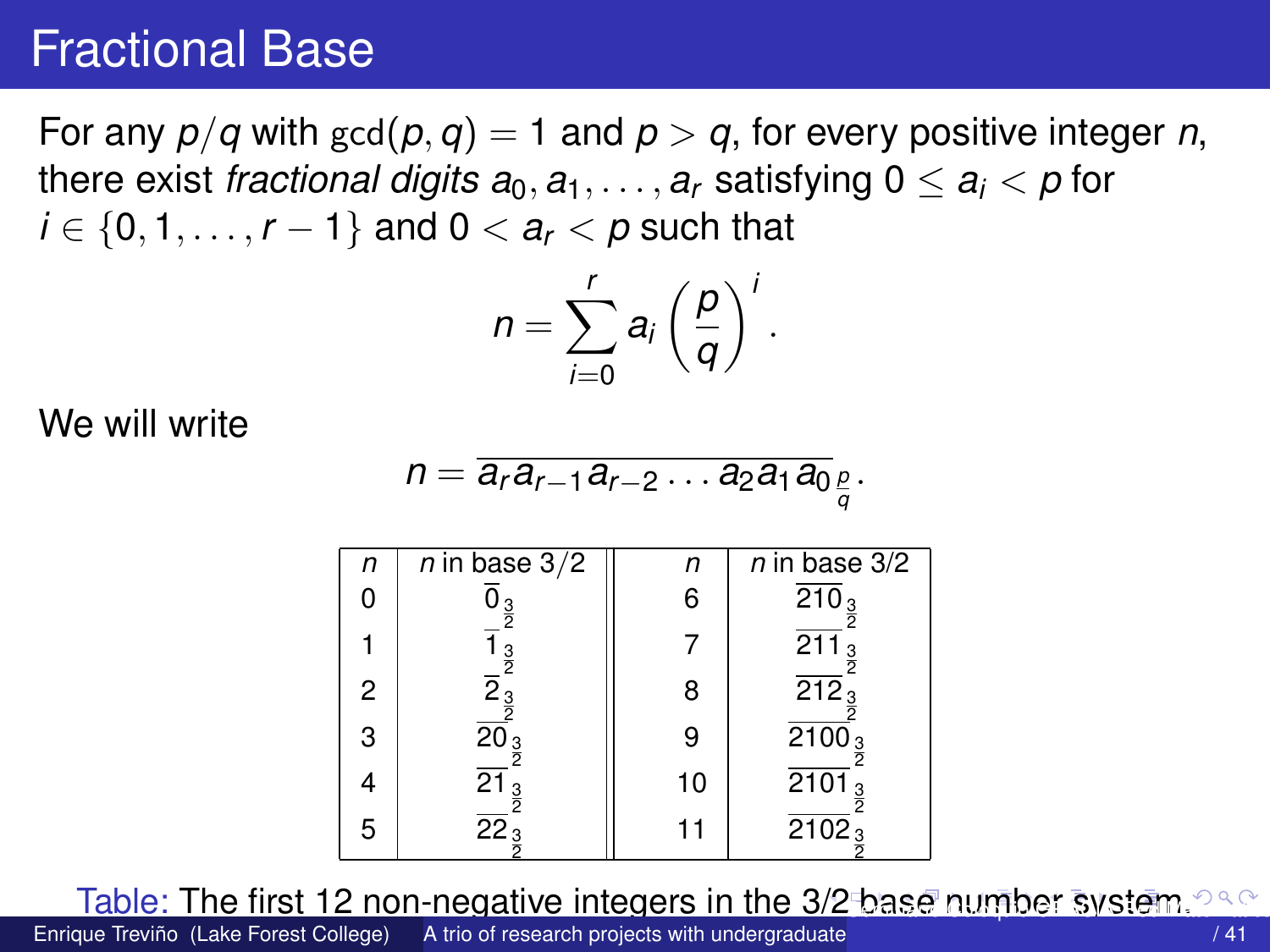<span id="page-9-0"></span>Working with **Mikita Zhylinski**, we worked on the following questions raised by Bland et. al.

- <sup>1</sup> Can we find the cycles reached by *Se*,*<sup>b</sup>* for different *e*-th powers when  $p/q = 3/2?$
- <sup>2</sup> Can we find the cycles reached by *Se*,*<sup>b</sup>* for different *p*/*q* when we restrict to  $e = 2$ ?
- <sup>3</sup> Are there positive integers *n* of arbitrarily large **height**?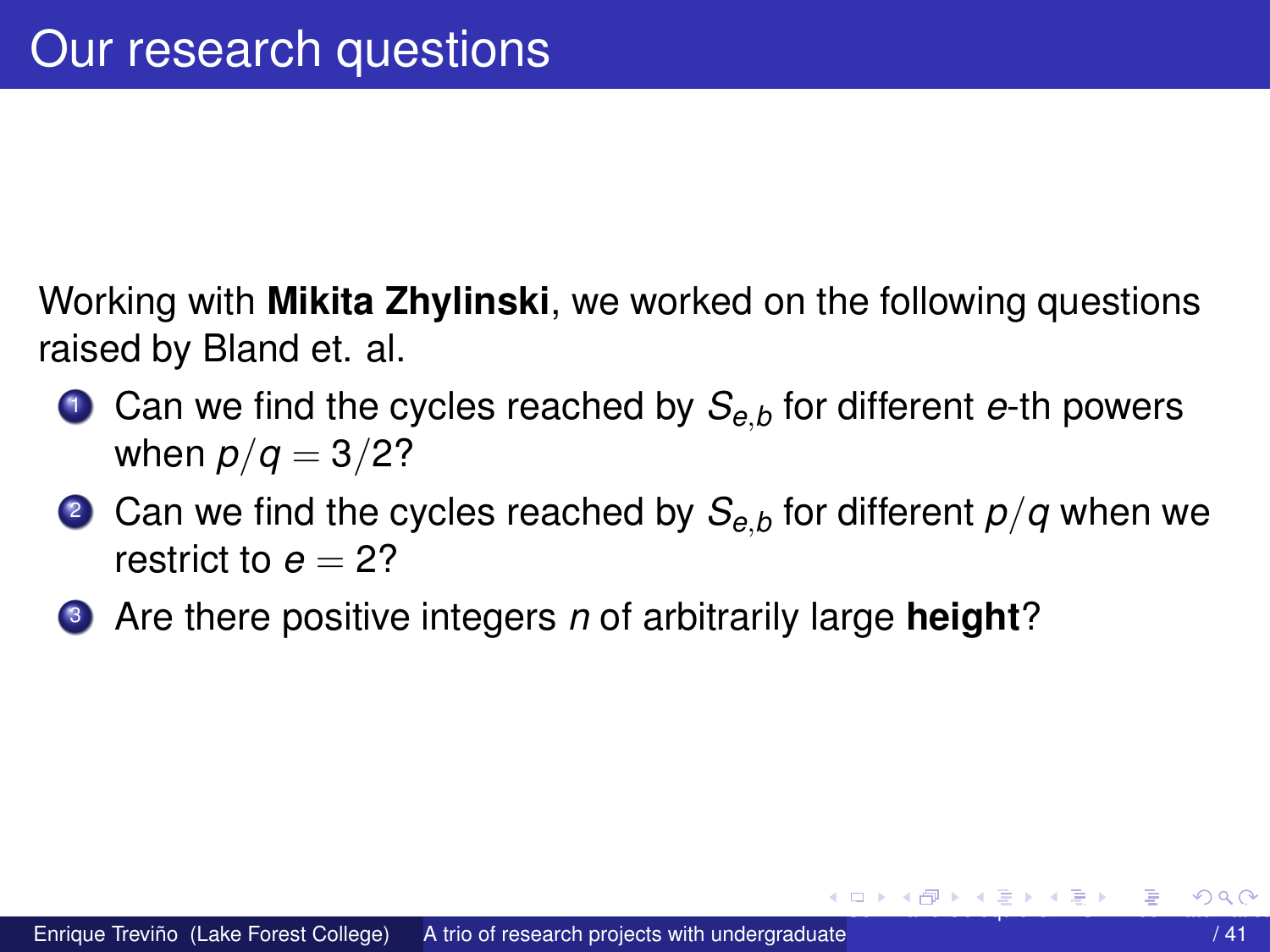<span id="page-10-0"></span>

| e  | Cycles                                                           | $n^*$ |
|----|------------------------------------------------------------------|-------|
| 1  | (1), (2)                                                         | 2     |
| 2  | (1), (5, 8, 9)                                                   | 8     |
| 3  | (1), (9), (10), (17, 18)                                         | 32    |
| 4  | (1), (51), (52)                                                  | 77    |
| 5  | (1), (131), (98, 99)                                             | 185   |
| 6  | $(1), (197, 260, 387, 323, 263, 450), (324, 131, 259)$           | 419   |
| 7  | (1), (771, 516, 643, 518)                                        | 1211  |
| 8  | (1), (1539, 775, 1284), (1287, 1794, 1796, 2052), (1032), (1033) | 2723  |
| 9  | (1), (2566), (2565)                                              | 6557  |
| 10 | (1), (10247)                                                     | 13118 |
| 11 | $(1), (14342, 16388, 14344), (14341), (14340)$                   | 27968 |
| 12 | (1), (28678), (28677)                                            | 62933 |

Table: Cycles reached when iterating  $\mathcal{S}_{e,\frac{3}{2}}$ , and the value of  $n^*$  for different values of *e*.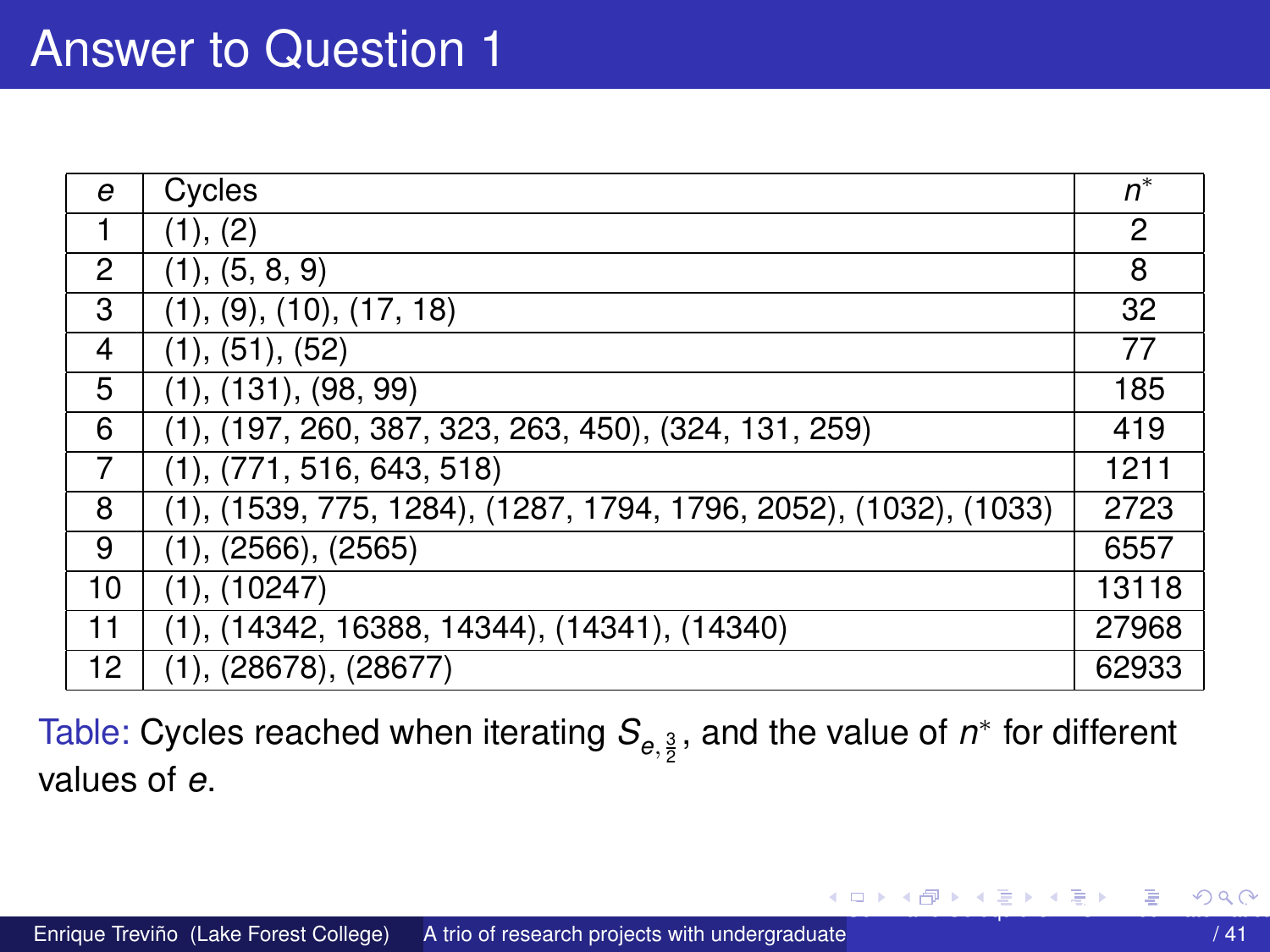## <span id="page-11-0"></span>Answer to Question 2

| p/q | $e = 2$                                                                            | $e = 3$                                                                                                                                                                                                       | $e = 4$                                                                                                                                                                                                                                                     |
|-----|------------------------------------------------------------------------------------|---------------------------------------------------------------------------------------------------------------------------------------------------------------------------------------------------------------|-------------------------------------------------------------------------------------------------------------------------------------------------------------------------------------------------------------------------------------------------------------|
| 5/2 | $(16, 6, 5, 4)$ ,<br>$(32, 24, 29)$ ;<br>$n^* = 39$                                | $(65)$ , $(163, 190, 73, 118, 64)$ ,<br>(81), (80), (66), (17);<br>$n^* = 239$                                                                                                                                | (371, 276, 275, 274), (355, 130, 113),<br>$(195, 353)$ ;<br>$n^* = 1039$                                                                                                                                                                                    |
| 5/3 | (34, 50), (25),<br>(26), (59), (23),<br>(11), (10);<br>$n^* = 59$                  | (100, 38, 64, 102, 46), (101, 39),<br>(127, 107, 73, 135), (162), (193),<br>(190, 166, 218), (199, 237);<br>$n^* = 284$                                                                                       | (772, 804, 454, 788, 950, 658, 934,<br>1126, 1028, 1202, 868, 936, 390),<br>(1027, 1137, 1125),<br>(1122, 994), (1299), (101), (100);<br>$n^* = 1324$                                                                                                       |
| 5/4 | $(66, 55)$ , $(50)$ ,<br>$(58, 75, 49, 56, 67)$ ,<br>(74, 83), (51);<br>$n^* = 74$ | (311, 251, 247, 231, 371),<br>$(361)$ , $(417)$ , $(374)$ , $(360)$ , $(314)$ ,<br>(424, 418, 436, 272, 328, 364);<br>$n^* = 464$                                                                             | (1786, 1880, 1403, 1594, 1659, 2011,<br>2075, 1579, 2057, 1947, 1688, 1229,<br>1641, 1676, 1946, 1673, 1851, 1592,<br>1419, 1974, 2058, 2012, 2090);<br>$n^* = 2639$                                                                                        |
| 7/2 | $(25, 52), (97)$ ;                                                                 | (341, 591, 376, 143, 187, 216,<br>352, 25, 280, 244, 469, 63,<br>128, 44, 141, 161, 197, 73, 307,<br>467, 377, 234, 182, 91),<br>$(35)$ , $(288, 343, 9, 16, 72)$ ,<br>$(36)$ , $(189)$ , $(190)$ , $(468)$ ; | (914, 2065, 1953, 1538, 2819, 2690, 2210,<br>1507. 1491. 2610. 1856. 1348. 1666. 259.<br>1808, 2659, 3136, 1824),<br>(1634, 1731, 994), (371, 34, 1313),<br>(130, 354, 289, 1938, 3265, 2930, 1474, 1570),<br>(451, 195, 2177, 1554, 179, 513, 2034, 2530); |
|     | $n^* = 97$                                                                         | $n^* = 615$                                                                                                                                                                                                   | $n^* = 5417$                                                                                                                                                                                                                                                |

Table: Cycles reached when iterating  $\mathcal{S}_{e, \frac{\rho}{q}}$ , and the [va](#page-10-0)lue of  $n^*$  for different

#### values of *e* and *p*/*q*.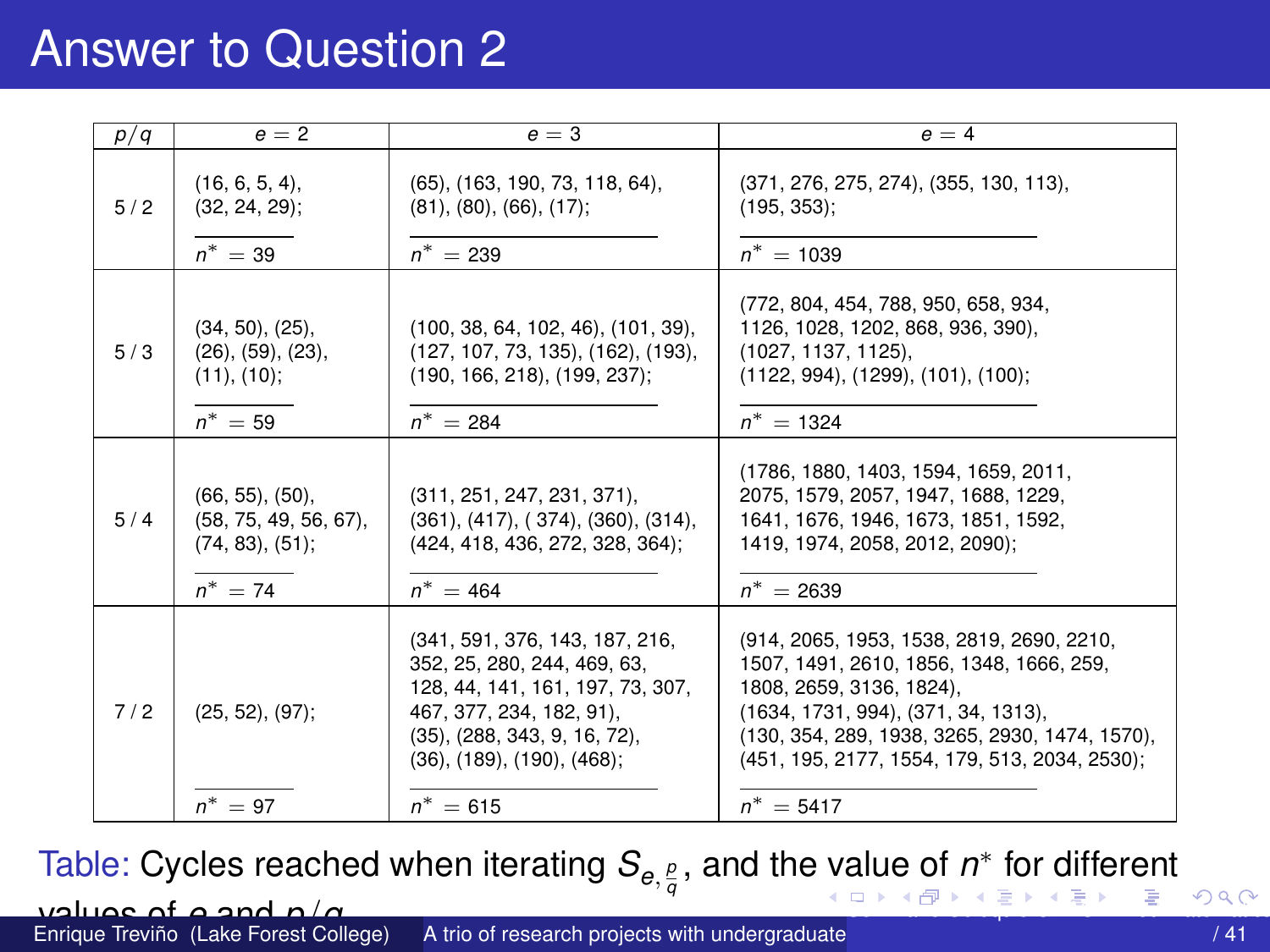<span id="page-12-0"></span>For a number *n*, the height is the number of iterations of *Se*,*<sup>b</sup>* it takes to reach a cycle.

Examples for  $e = 2, b = 10$ :

- The height of 13 is 2 since  $13 \rightarrow 10 \rightarrow 1$ .
- The height of 14 is 6 because

$$
14 \rightarrow 17 \rightarrow 50 \rightarrow 25 \rightarrow 29 \rightarrow 85 \rightarrow 89.
$$

• The height of 15 is 4 because

$$
15\rightarrow 26\rightarrow 68\rightarrow 100\rightarrow 1.
$$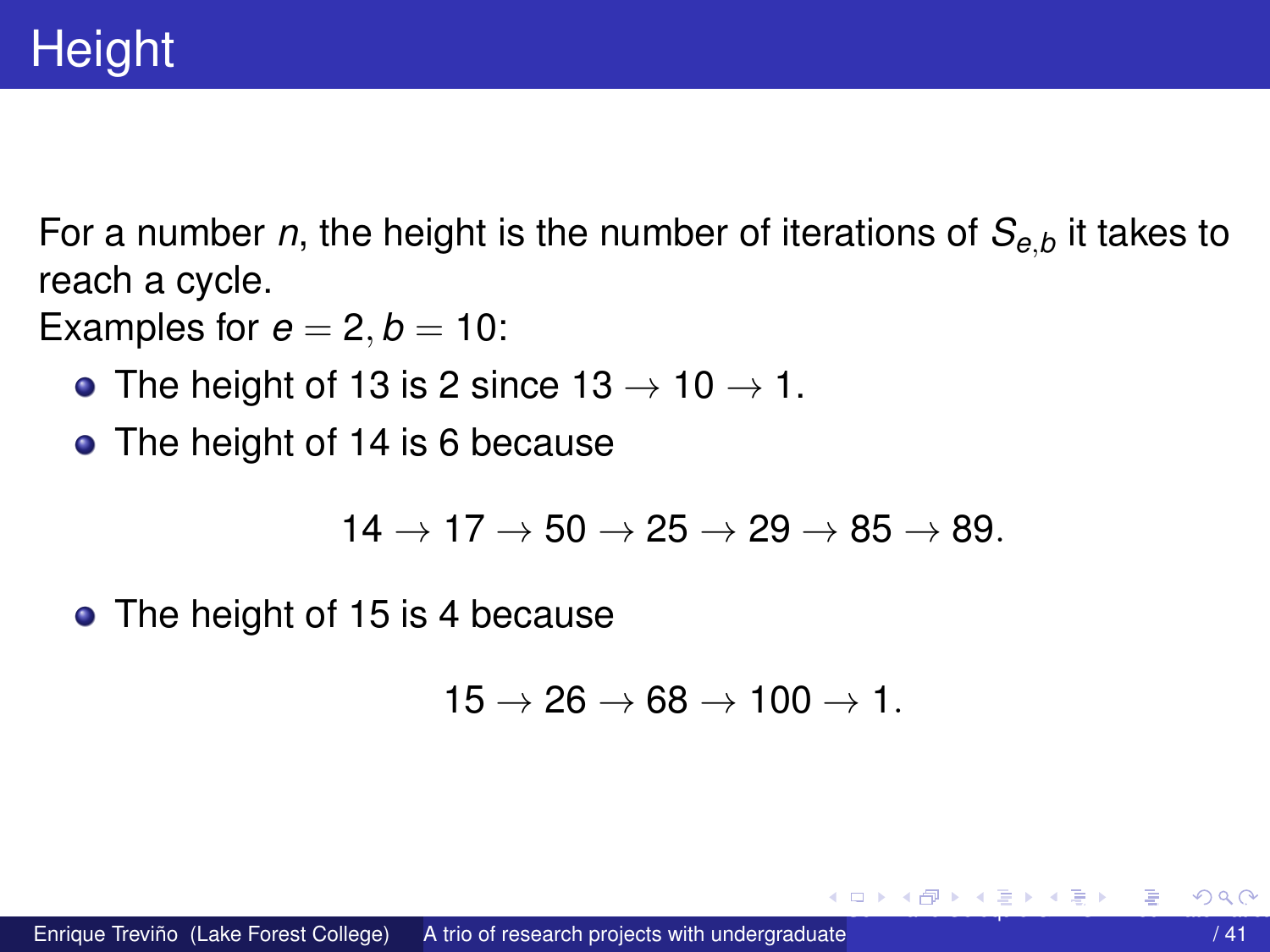<span id="page-13-0"></span>Let's prove that for the happy function  $S_{2,10}$ , the height of a number can be arbitrarily large.

- $\bullet$  14 has height 6.
- The number

$$
m=\underbrace{11\cdots 1}_{14}
$$

has height 7 since  $S(m) = 14$ .

• Then the number with  $m<sub>1</sub>$ 's has height 8 and so on.

K ロ K K 伺 K K 差 K K 差 K 。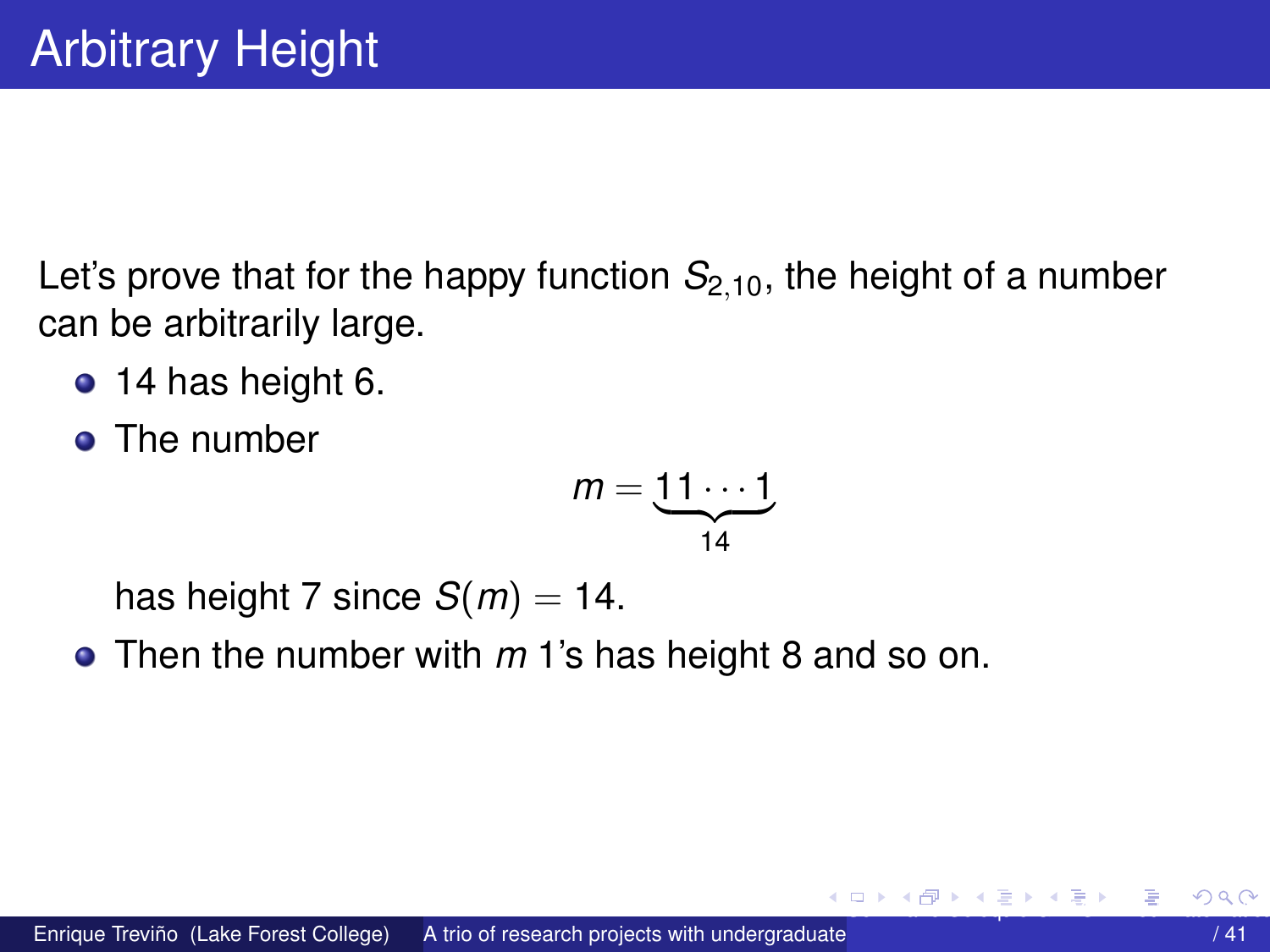#### <span id="page-14-0"></span>Theorem

Let  $p > q$  be positive integers with  $gcd(p, q) = 1$ , and let e and H be positive integers. If  $q = 2$  or  $e = 1$ , then there exists an integer n such that the height of n is H.

イロト イ押ト イヨト イヨ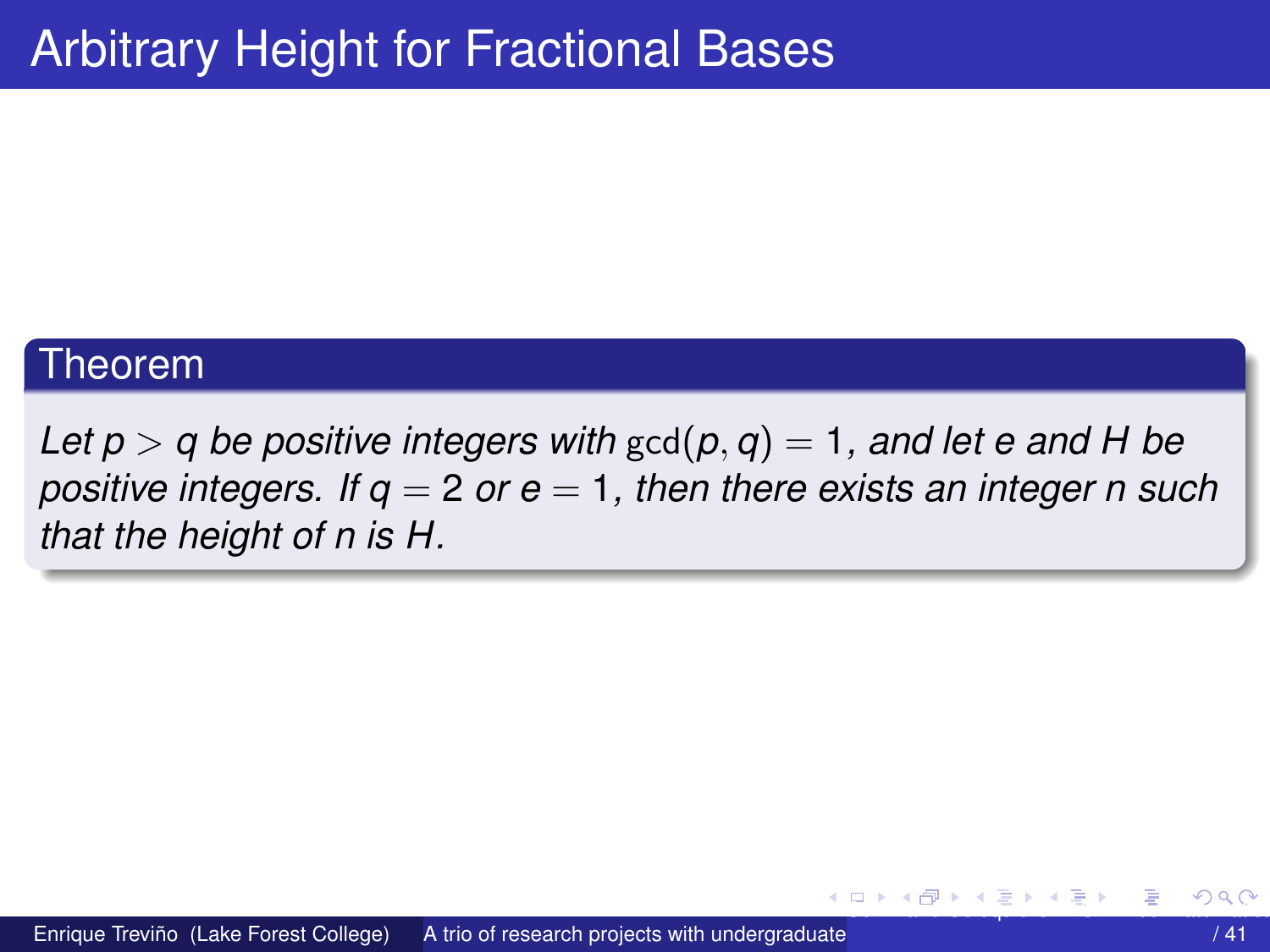## <span id="page-15-0"></span>Sketch of the Proof

- We will show that for  $k \geq 2^e,$  there is an even integer  $n$  such that  $S_{e, p/2}(n) = k$ .
- Taking *n* = 2 we get that it's true for 2*<sup>e</sup>* .
- Assume there is an even *m* such that  $\mathcal{S}_{e,p/2}(m)=k.$
- Let  $m=2^b c$  with  $b\geq 1$  and  $c$  odd. Write  $m$  in base  $p/2$  as

$$
m=\overline{a_ra_{r-1}\cdots a_1a_0}.
$$

#### **o** Then

$$
\left(\frac{p}{2}\right)^{b}m+1=\overline{a_ra_{r-1}\cdots a_1a_0\underbrace{0\cdots 0}_{b-1}},
$$

where there are  $b - 1$  zero digits.

 $(\rho/2)^{b}m+1$  is even. Furthermore, since it has the same digits as before with *b* − 1 zeroes added and one 1 added, the sum of the *e*-th powers of the digits is  $k + 1$ .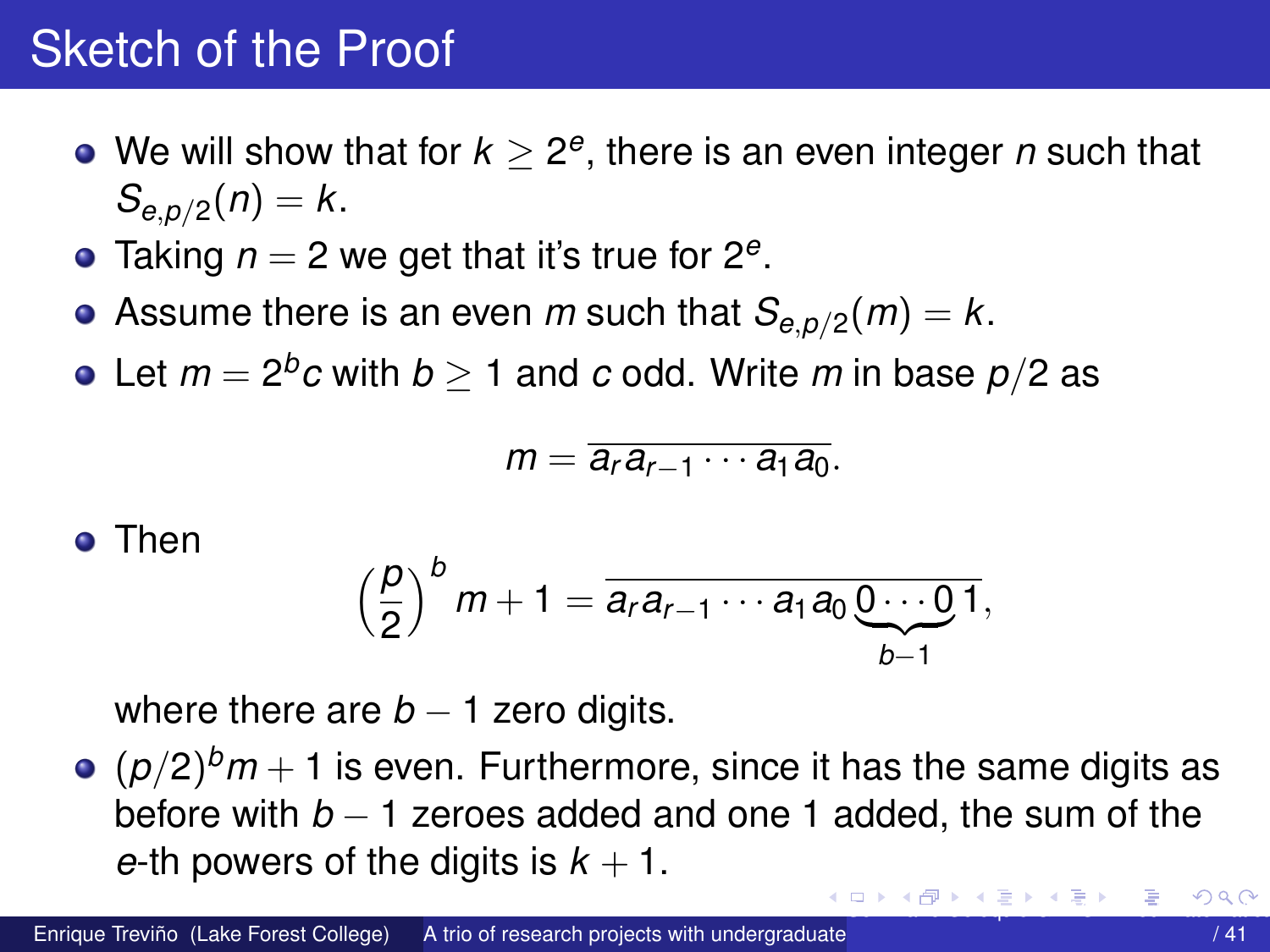<span id="page-16-0"></span>On a sequence related to the factoradic representation of an integer with Maximiliano Sánchez Garza, Universidad Autónoma de Nuevo León.



4.000.00

 $\mathcal{L}$  and  $\mathcal{L}$  and  $\mathcal{L}$  in the  $\mathcal{L}$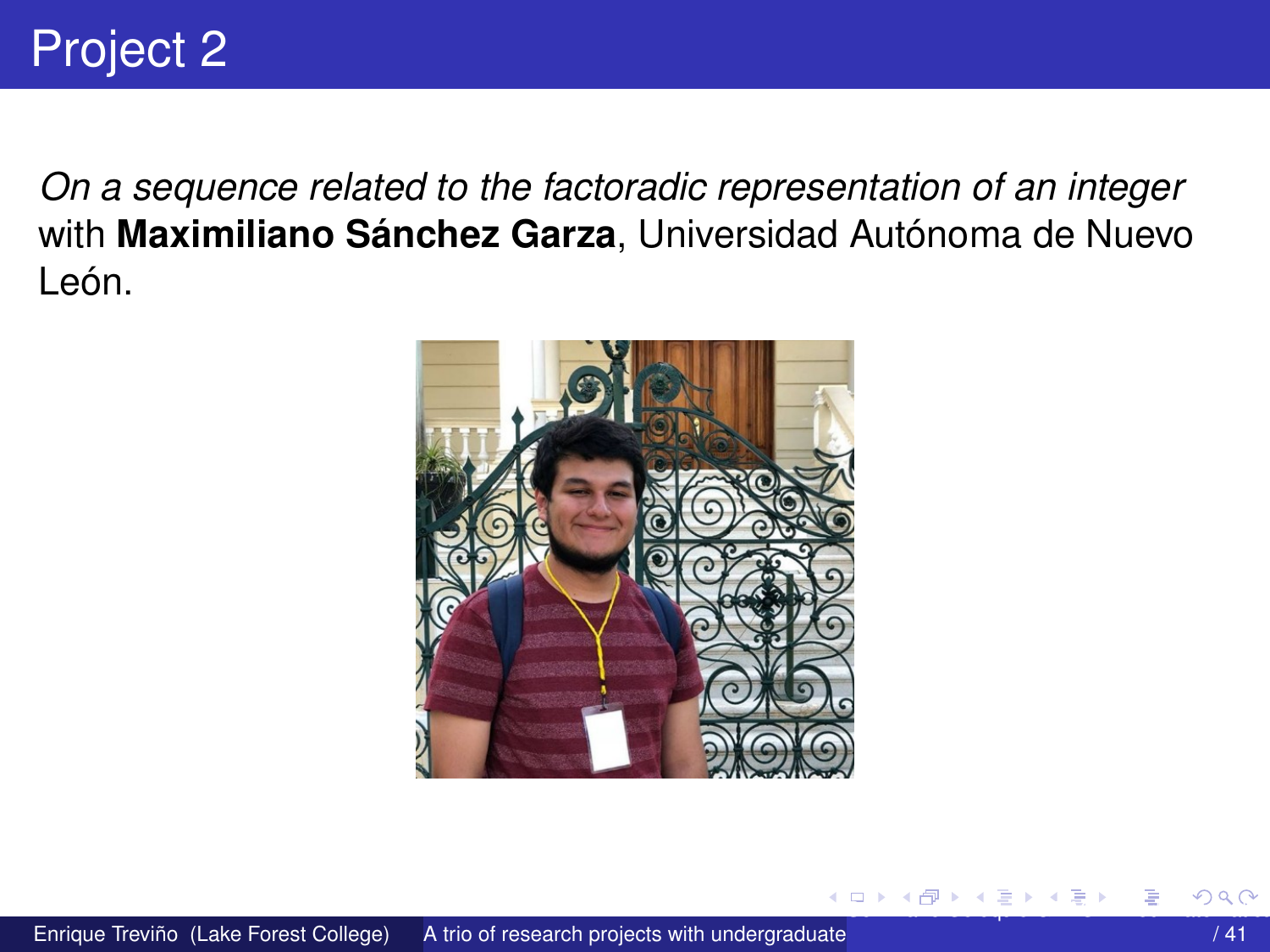<span id="page-17-0"></span> $\bullet$  Every positive integer n can be written uniquely in the form

$$
n=\sum_{i=1}^k a_i\cdot i!,
$$

for some positive integer k satisfying  $1 \le a_k \le k$ , and  $0 \le a_i \le i$ for  $1 < i < k - 1$ .

- $\bullet$  We call this the **factoradic expansion** of n.
- We will use the notation  $n = (a_k a_{k-1} \cdots a_1)$  to express a number written in its factoradic expansion.
- For example,  $8 = 110$  because  $8 = 0 \cdot 1! + 1 \cdot 2! + 1 \cdot 3!$ .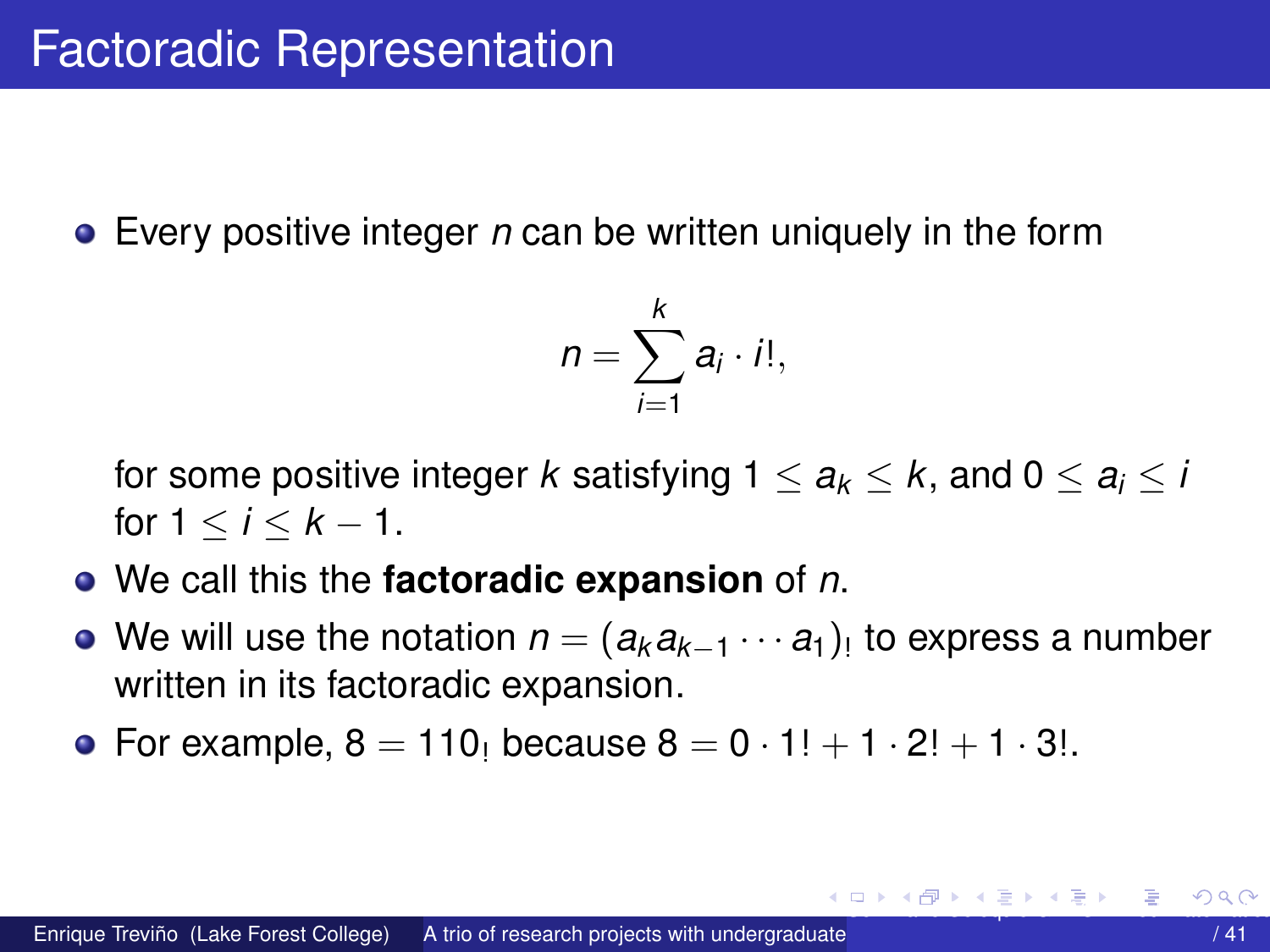- <span id="page-18-0"></span>Carlson, Goedhart, and Harris, in 2020, generalized the concept of happy numbers to factoradic expansions as follows: let  $S_{r}$ <sub>1</sub> $(n)$ be the sum of the *r*-th powers of the factoradic digits of a number *n*, then a positive number *n* is an *r*-power factoradic happy number if there exists an integer  $k$  such that  $S^k_{r,1}(n) = 1$  (the  $k$ -iteration of  $S_{r,1}$  is 1).
- Their main theorem is that for  $r \in \{1, 2, 3, 4\}$ , there exist arbitrarily long sequences of consecutive *r*-power factoradic happy numbers.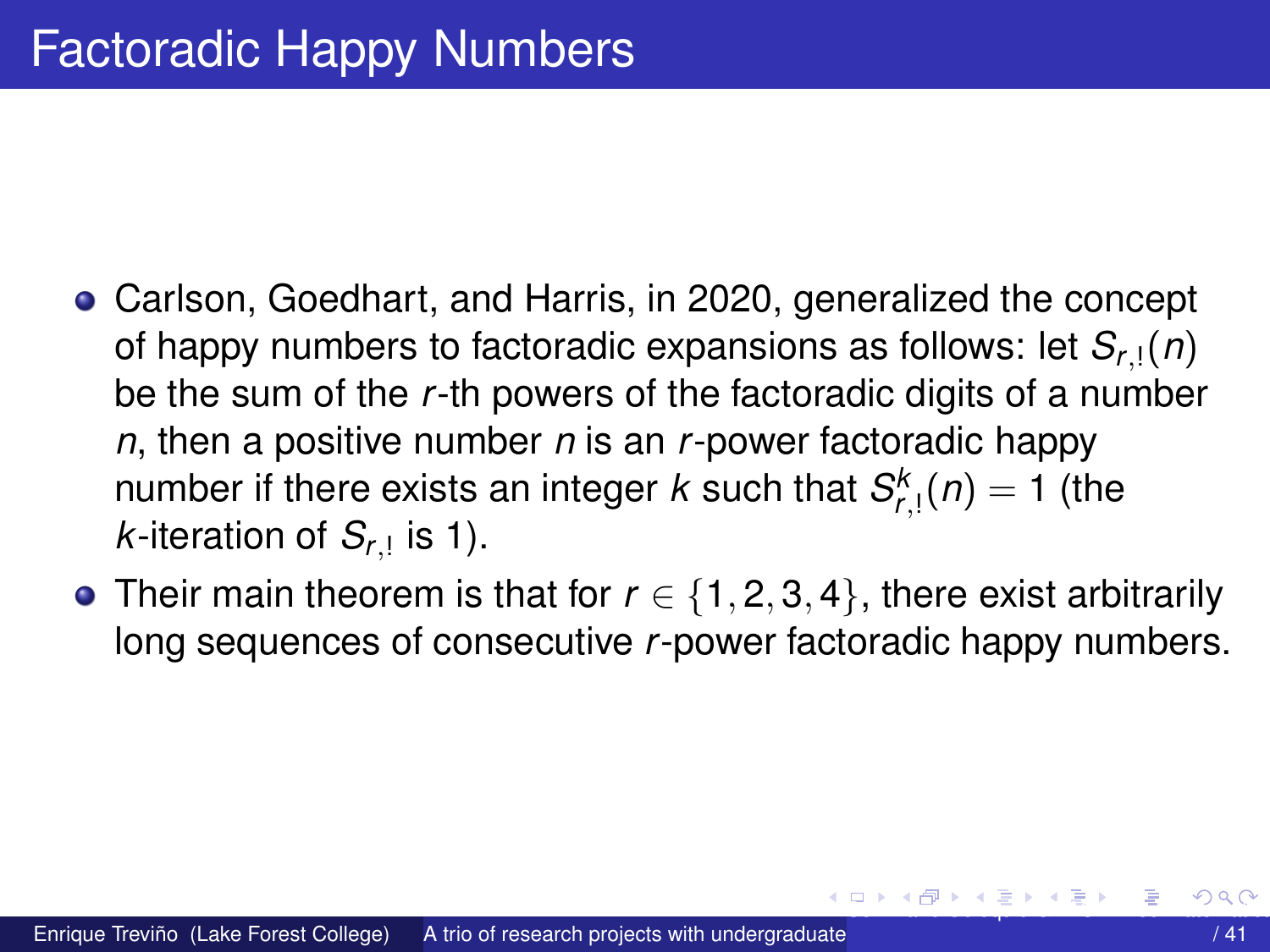<span id="page-19-0"></span>Let r be a positive integer and define  $i<sub>r</sub>$  to be the smallest positive integer *n* satisfying

 $n! > n^{r-1}$ .

#### Theorem (Carlson, Goedhart, Harris, 2020)

Let r be a positive integer satisfying  $2 \le r \le 30$ . Write n in its factoradic expansion as  $n = \sum_{i=1}^{k} a_i i!$  with  $1 \le a_k \le k$ , and  $0 \le a_i \le i$ for  $i \in \{1, 2, ..., k-1\}$ . Let

$$
S_{r,1}(n)=\sum_{i=1}^k a_i^r.
$$

Then for  $n \geq (j_r + 1)!$ ,

$$
S_{r,1}(n)
$$

イロト イ押ト イヨト イヨ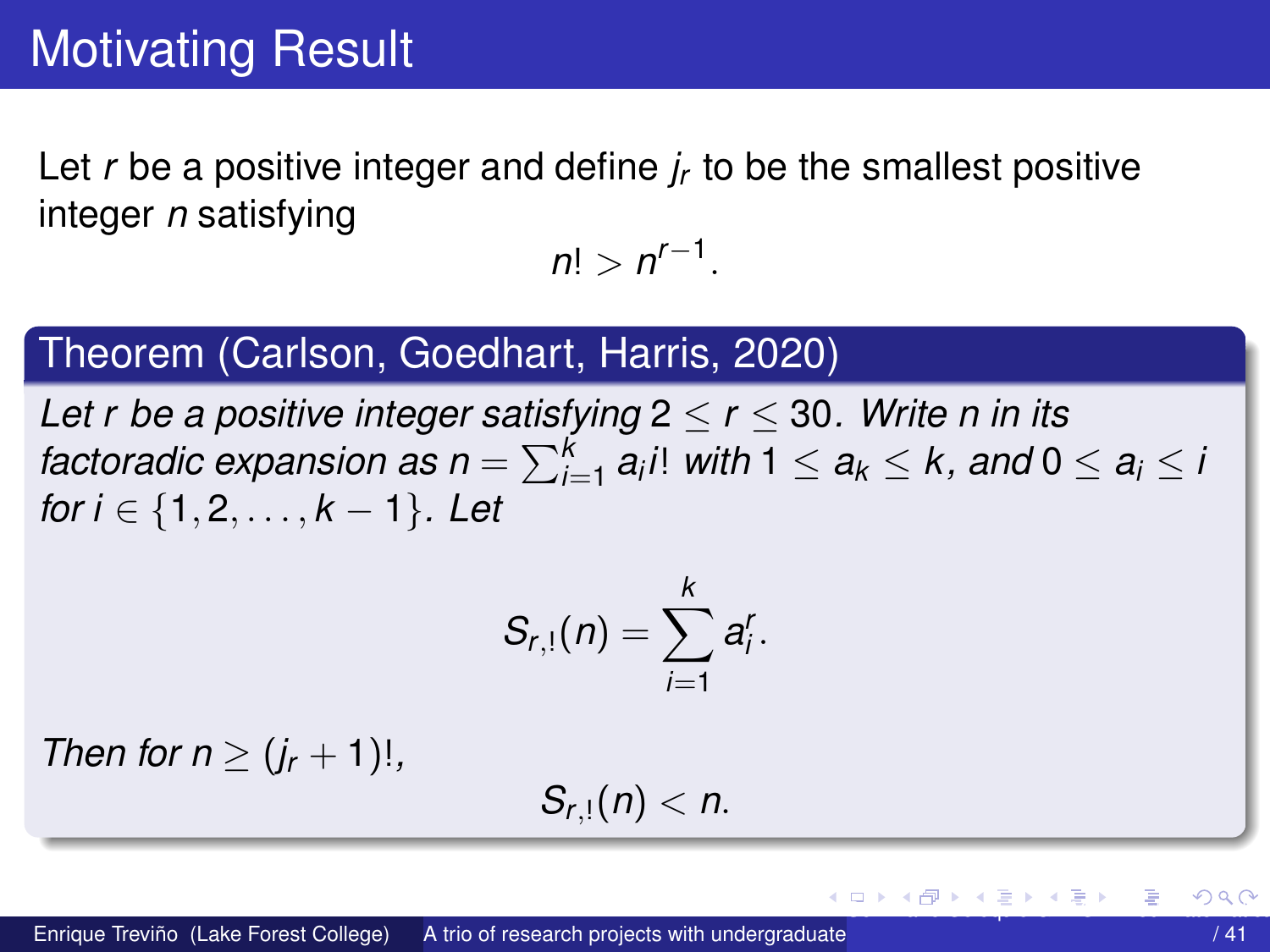<span id="page-20-0"></span>Let *r* be a positive integer and define *j<sup>r</sup>* to be the smallest positive integer *n* satisfying

 $n! > n^{r-1}.$ 

The first 20 values of *j<sup>r</sup>* in the On-line Encyclopedia of Integer Sequences are

{2, 3, 4, 6, 7, 8, 10, 11, 12, 14, 15, 16, 18, 19, 20, 22, 23, 24, 25, 27}.

• It is sequence A230319 in OEIS.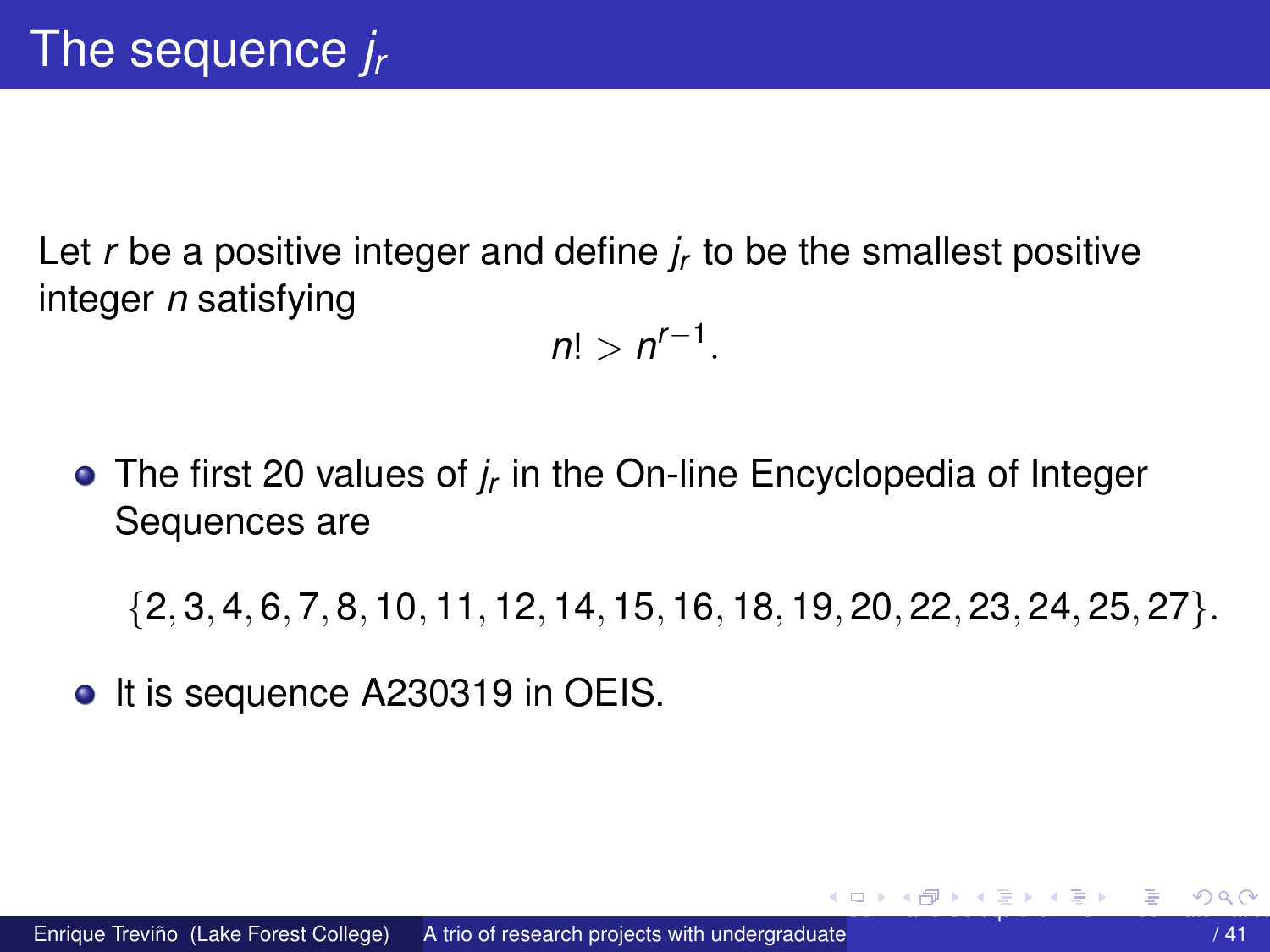<span id="page-21-0"></span>Some properties of *j<sup>r</sup>* we proved:

- *jr*+<sup>1</sup> − *j<sup>r</sup>* ∈ {1, 2} for all *r*.
- Let ε > 0 be a real number. Then there exists *M* such that, for integers  $r > M$ , we have that  $j_r < (1 + \varepsilon)r$ .
- **•** For a positive integer *r*, there exists a real number  $\theta_r$  such that

$$
j_r = r + \frac{r}{\log r} + \theta_r \left( \frac{r}{\log r} \right),
$$

with  $\theta_r \to 0$  as  $r \to \infty$ .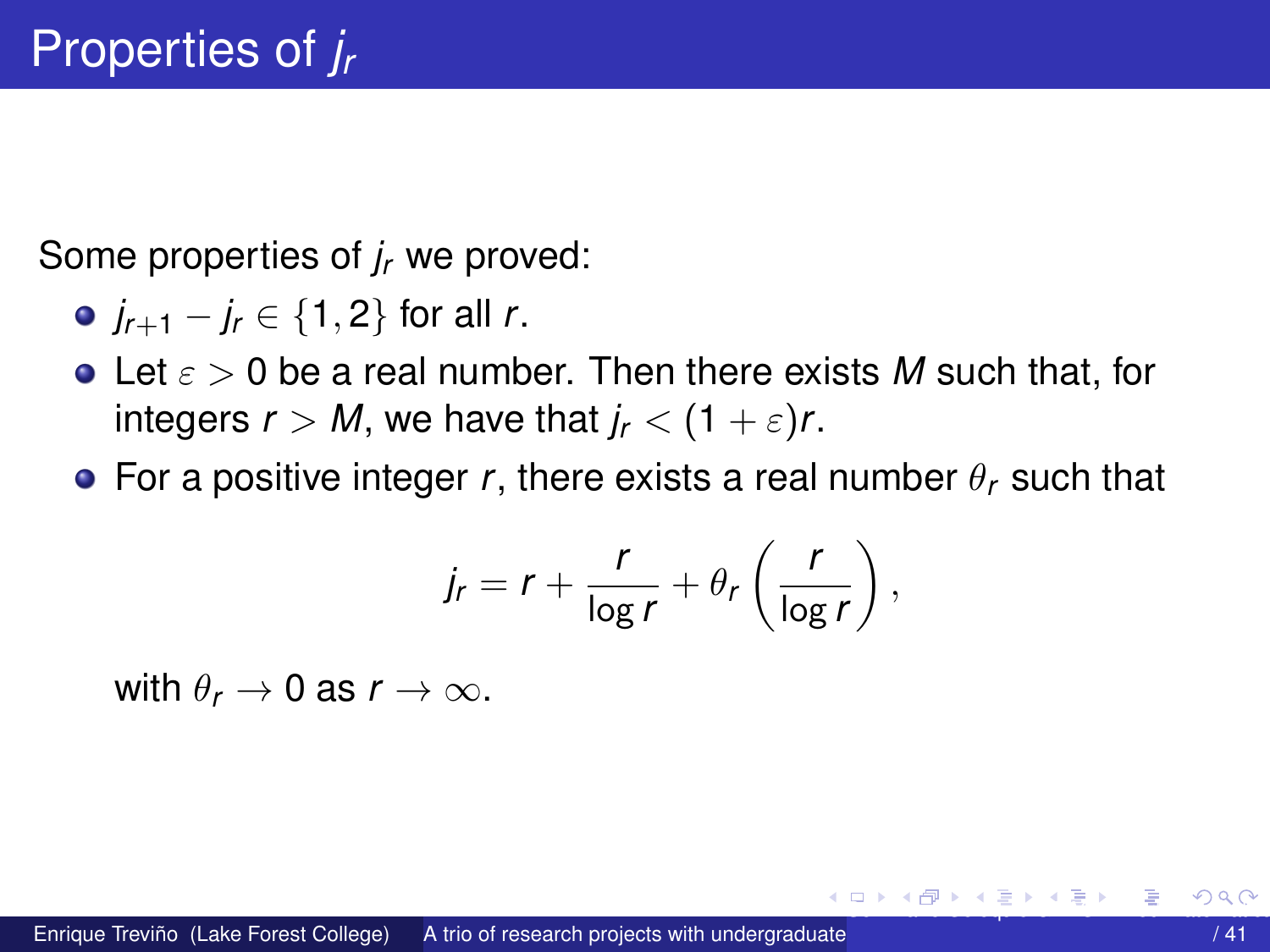## <span id="page-22-0"></span>We know  $j_{r+1} - j_r \in \{1, 2\}$ . Let *r* be a *j*-prime if  $j_{r+1} - j_r = 2$ .

#### Theorem

### *Let*  $J(x) = \{r \le x \mid r \text{ is a } j\text{-prime}\}$ . *Then*

$$
J(x) \sim \frac{x}{\log x} \sim \pi(x).
$$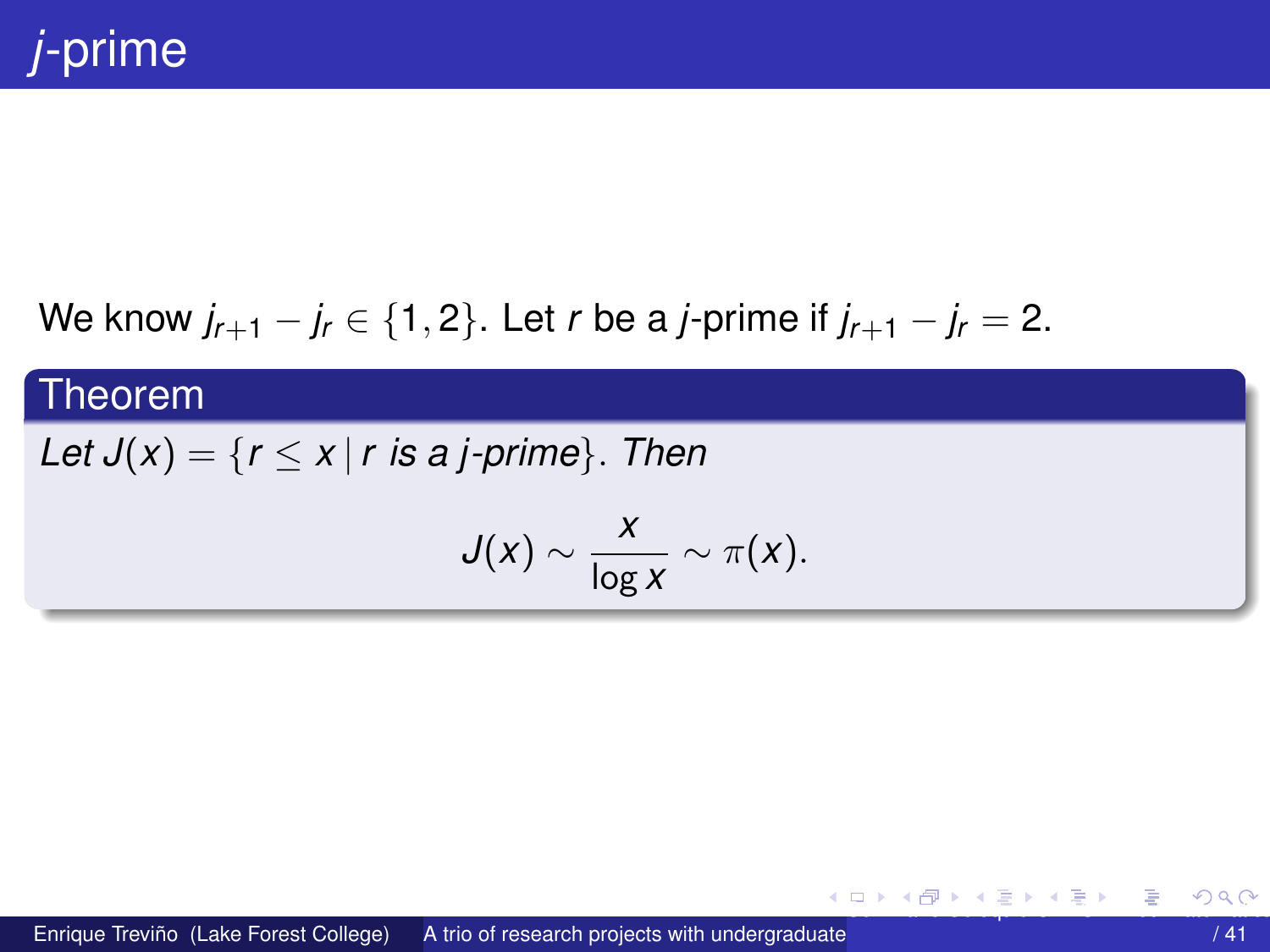<span id="page-23-0"></span>For the theorem we want to prove we need to control sums of powers. There's a beautiful classical theorem we will need

#### Theorem  $\sum_{n=1}^{n}$ *i*=1  $i^r = \frac{1}{r}$ *r* + 1  $\sum^r$ *k*=0  $(r + 1)$ *k*  $\bigg\} B_k n^{r+1-k},$ where  $B_k$  are the Bernoulli numbers with the convention that  $B_1=\frac{1}{2}$  $\frac{1}{2}$ .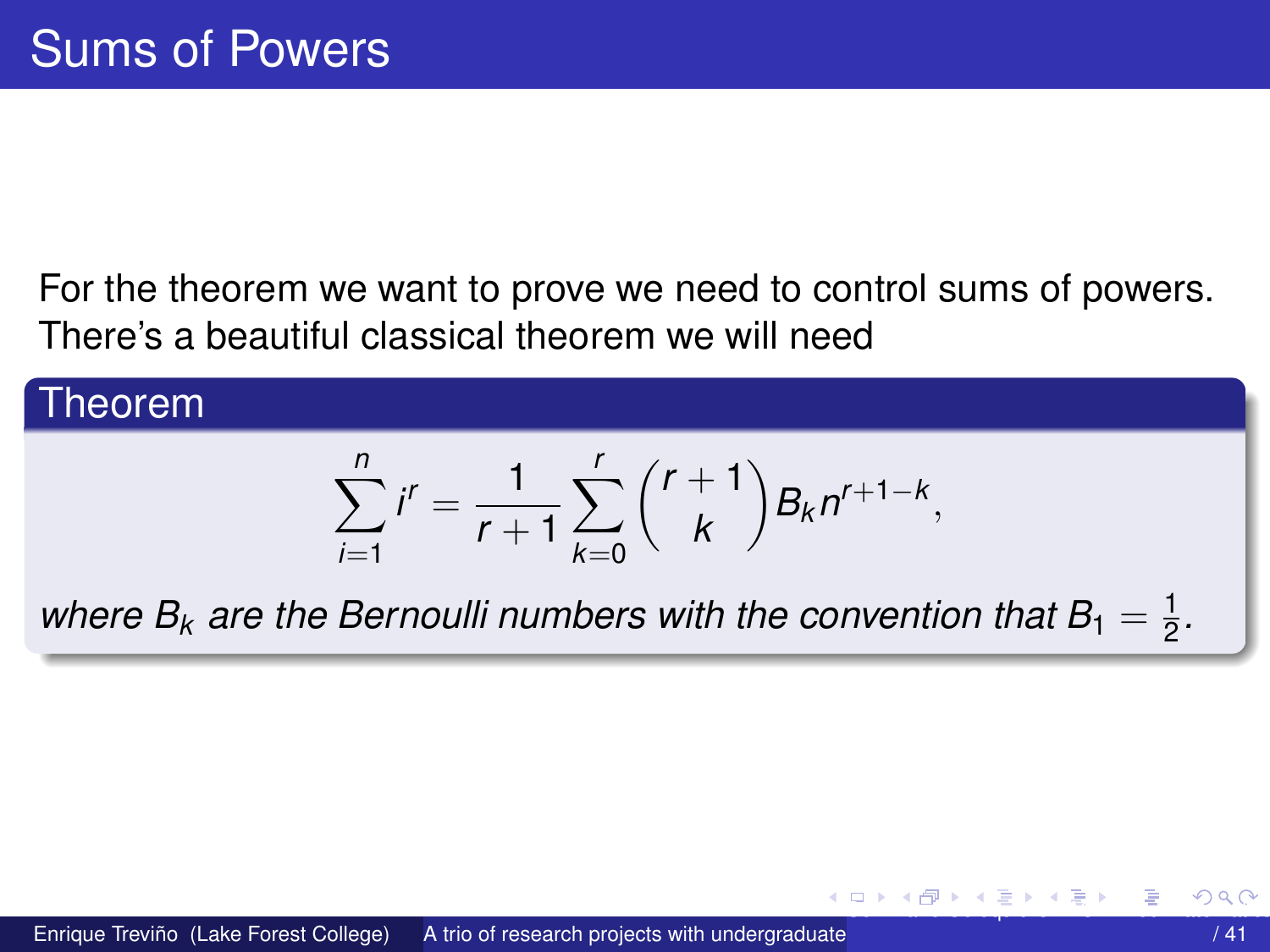<span id="page-24-0"></span>• For  $k > 0$ ,  $B_k < 0$  if and only if  $k \equiv 0 \pmod{4}$ .

We have

$$
\sum_{k=0}^{\infty} \frac{B_k}{k!} = \frac{e}{e-1}.
$$
 (1)

• For  $k > 0$ , we have

$$
B_{2k} = \frac{(-1)^{k+1} 2(2k)!}{(2\pi)^{2k}} \zeta(2k). \tag{2}
$$

•  $B_{2k+1} = 0$  for  $k \ge 1$ .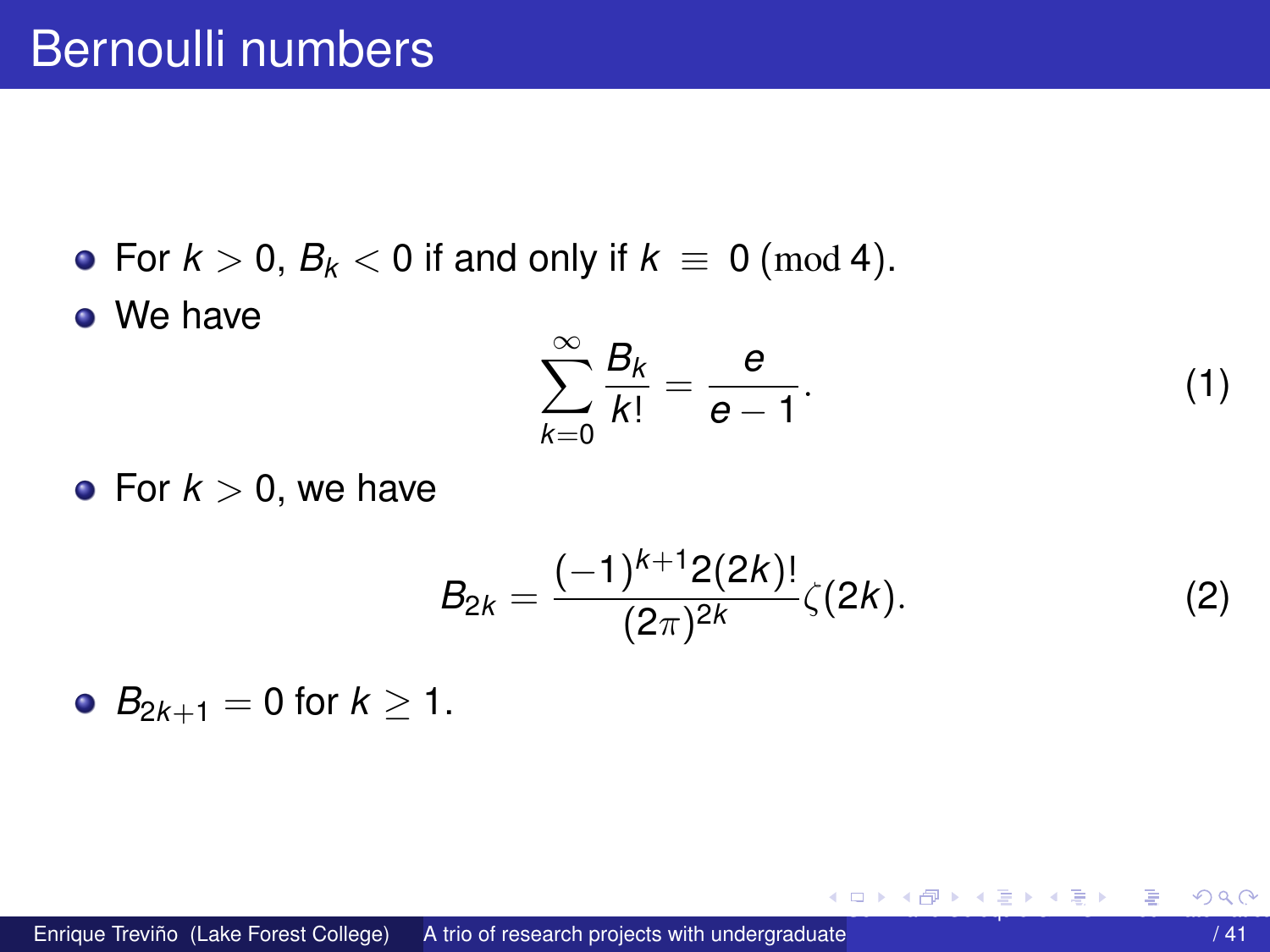#### <span id="page-25-0"></span>Lemma

Let  $r > 2$  be an integer. Then, for an integer  $n > r + 1$ ,

$$
\sum_{i=1}^n i^r \leq \frac{Cn^{r+1}}{r+1}
$$

where 
$$
C = \frac{e}{e-1} + \frac{\pi^4}{45(16\pi^4 - 1)} = 1.583...
$$

Note: The usual "straightforward" inequality is

$$
\sum_{i=1}^n i^r \le \int_1^{n+1} t^r \, \mathrm{d}t = \frac{(n+1)^{r+1}-1}{r+1}
$$

④ ロト ④ 伊 ト ④ 重 ト ④ 悪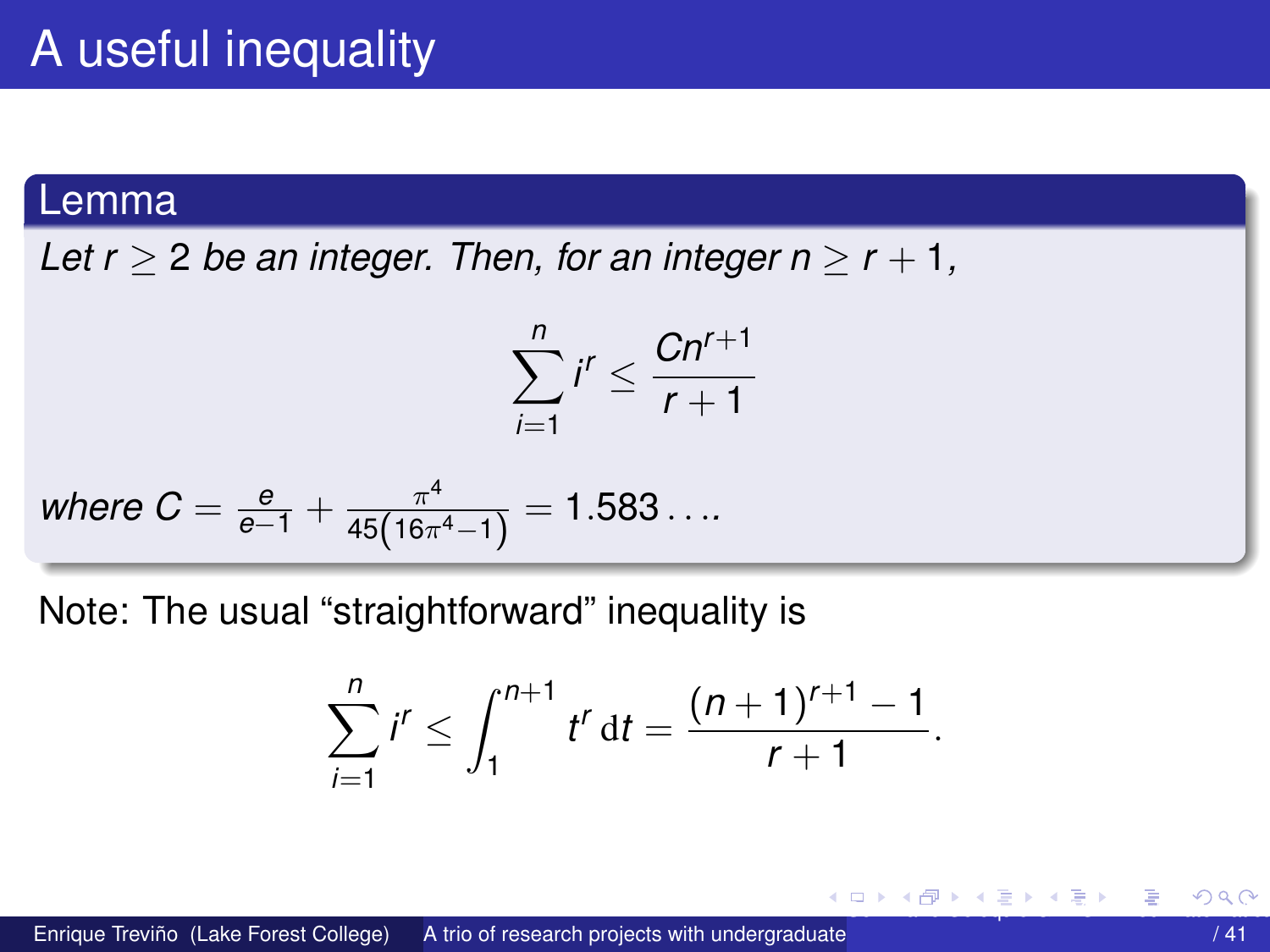## <span id="page-26-0"></span>Proof of Lemma

For  $n \geq r + 1$ , observe that  $\binom{r+1}{k} \leq \frac{(r+1)^k}{k!} \leq \frac{n^k}{k!}$  $\frac{r}{k!}$ .

$$
\sum_{i=1}^n i^r \leq \frac{1}{r+1}\left(1+\sum_{\substack{1\leq k\leq r\\ k\not\equiv 0\,(\text{mod}\,4)}}\frac{n^k}{k!}B_kn^{r+1-k}\right)\leq \frac{n^{r+1}}{r+1}\left(1+\sum_{\substack{1\leq k\leq r\\ k\not\equiv 0\,(\text{mod}\,4)}}\frac{B_k}{k!}\right).
$$

Now, using properties of Bernoulli numbers and that  $\zeta(4k)\leq \zeta(4)=\frac{\pi^4}{90},$  we have

$$
1 + \sum_{\substack{1 \le k \le r \\ k \neq 0 \pmod{4}}} \frac{B_k}{k!} \le \sum_{k=0}^{\infty} \frac{B_k}{k!} - \sum_{k=1}^{\infty} \frac{B_{4k}}{(4k)!}
$$
  
=  $\frac{e}{e-1} + 2 \sum_{k=1}^{\infty} \frac{1}{(2\pi)^{4k}} \zeta(4k)$   
 $\le \frac{e}{e-1} + 2\zeta(4) \frac{1}{(2\pi)^4 \left(1 - \frac{1}{(2\pi)^4}\right)}$   
=  $\frac{e}{e-1} + \frac{\pi^4}{45(16\pi^4 - 1)}$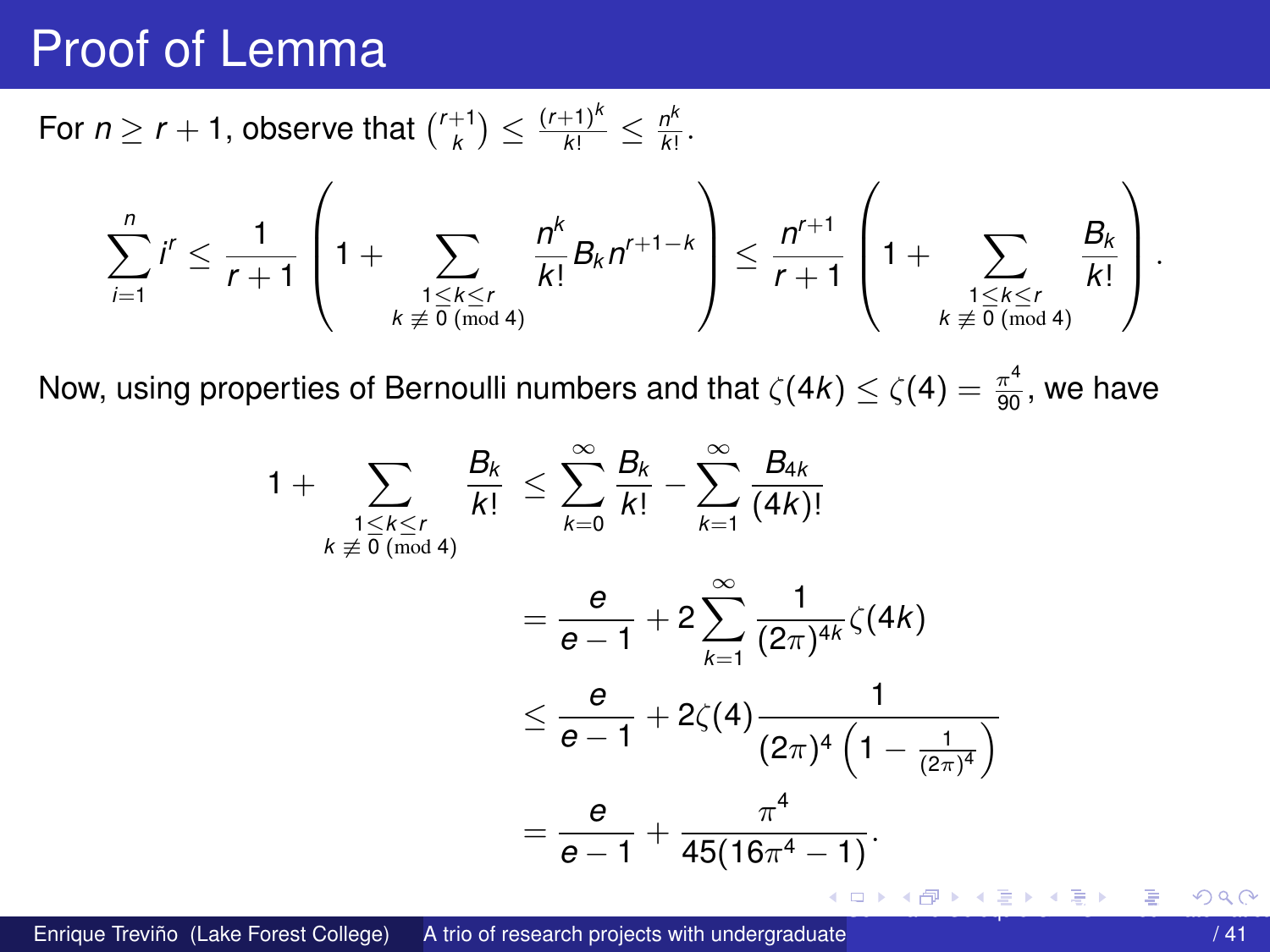#### <span id="page-27-0"></span>Theorem

*Let r be a positive integer. Write n in its factoradic expansion as*  $n = \sum_{i=1}^k a_i i!$  *with*  $1 \le a_k \le k$ , and  $0 \le a_i \le i$  for  $i \in \{1,2,\ldots,k-1\}$ . *Let k*

$$
S_{r,1}(n)=\sum_{i=1}^n a_i^r.
$$

*Then for n*  $\geq (i_r + 1)!$ ,

 $S_{r,1}(n) < n$ .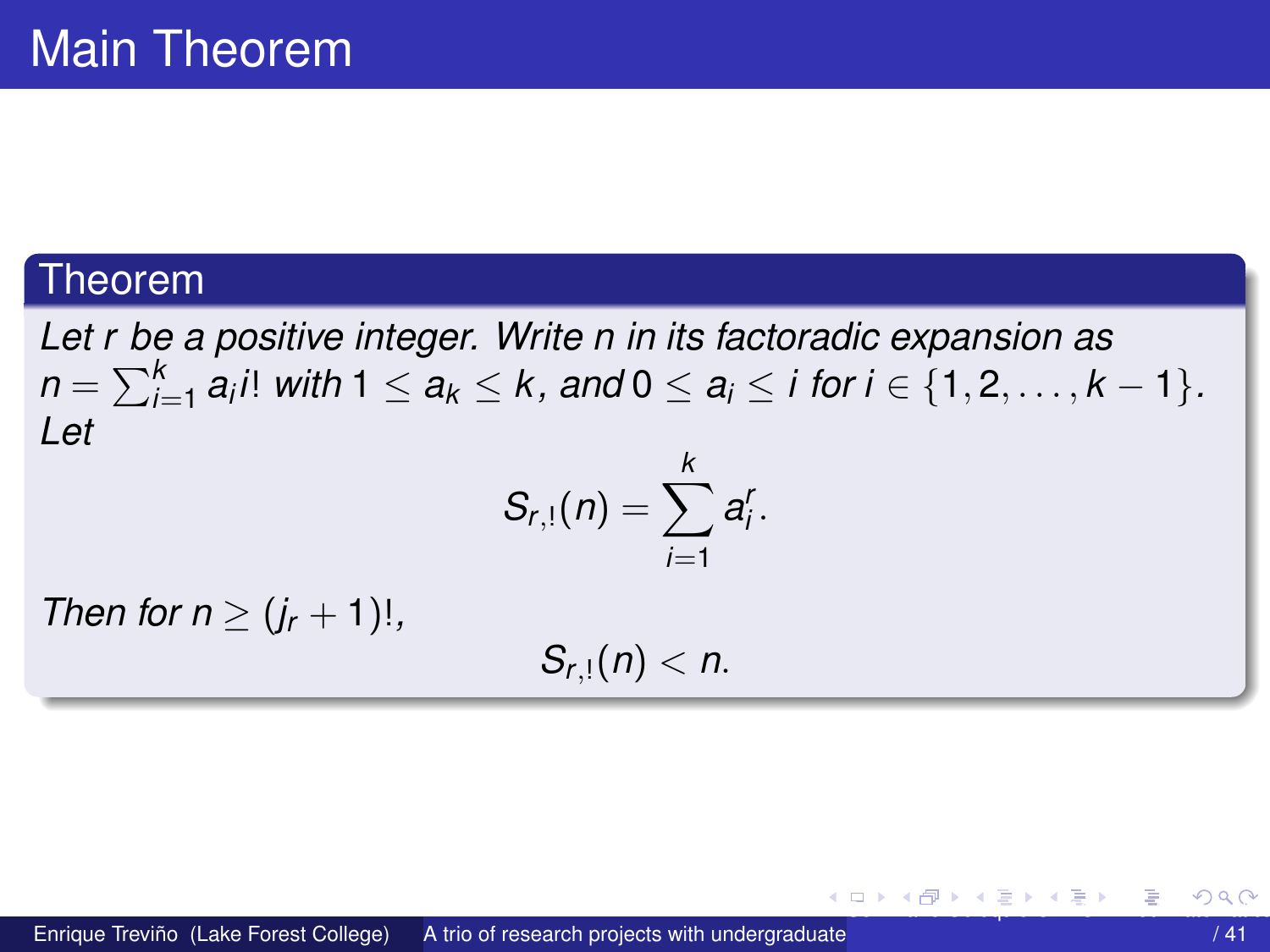<span id="page-28-0"></span>Generalizing Parking Functions with Randomness with Melanie Tian, Lake Forest College.



イロトメ 伊 トメ 差 トメ 急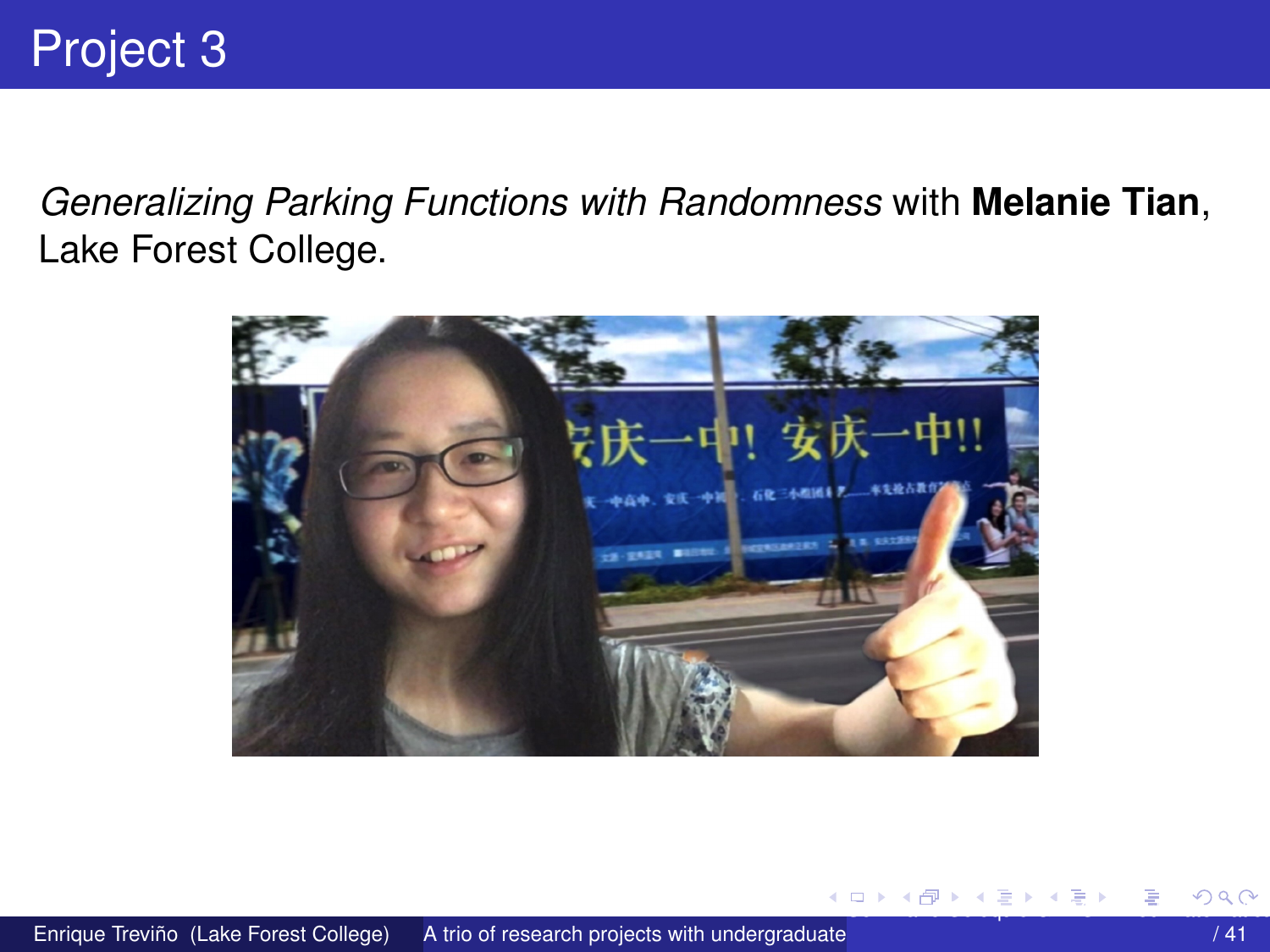- <span id="page-29-0"></span>• Consider *n* cars  $C_1, C_2, \ldots, C_n$  that want to park in a parking lot with parking spaces 1, 2, . . . , *n* that appear in order.
- **Each car** *C<sub>i</sub>* **has a parking preference**  $\alpha_i \in \{1, 2, \ldots, n\}$ .
- The cars appear in order, if their preferred parking spot is not taken, they take it, if the parking spot is taken, they move forward until they find an empty spot. If they don't find an empty spot, they don't park.
- An *n*-tuple  $(\alpha_1, \alpha_2, \ldots, \alpha_n)$  is said to be a parking function, if this list of preferences allows every car to park under this algorithm.
- For example  $(2, 1, 1, 2)$  is a parking function while  $(4, 3, 3, 1)$  is not.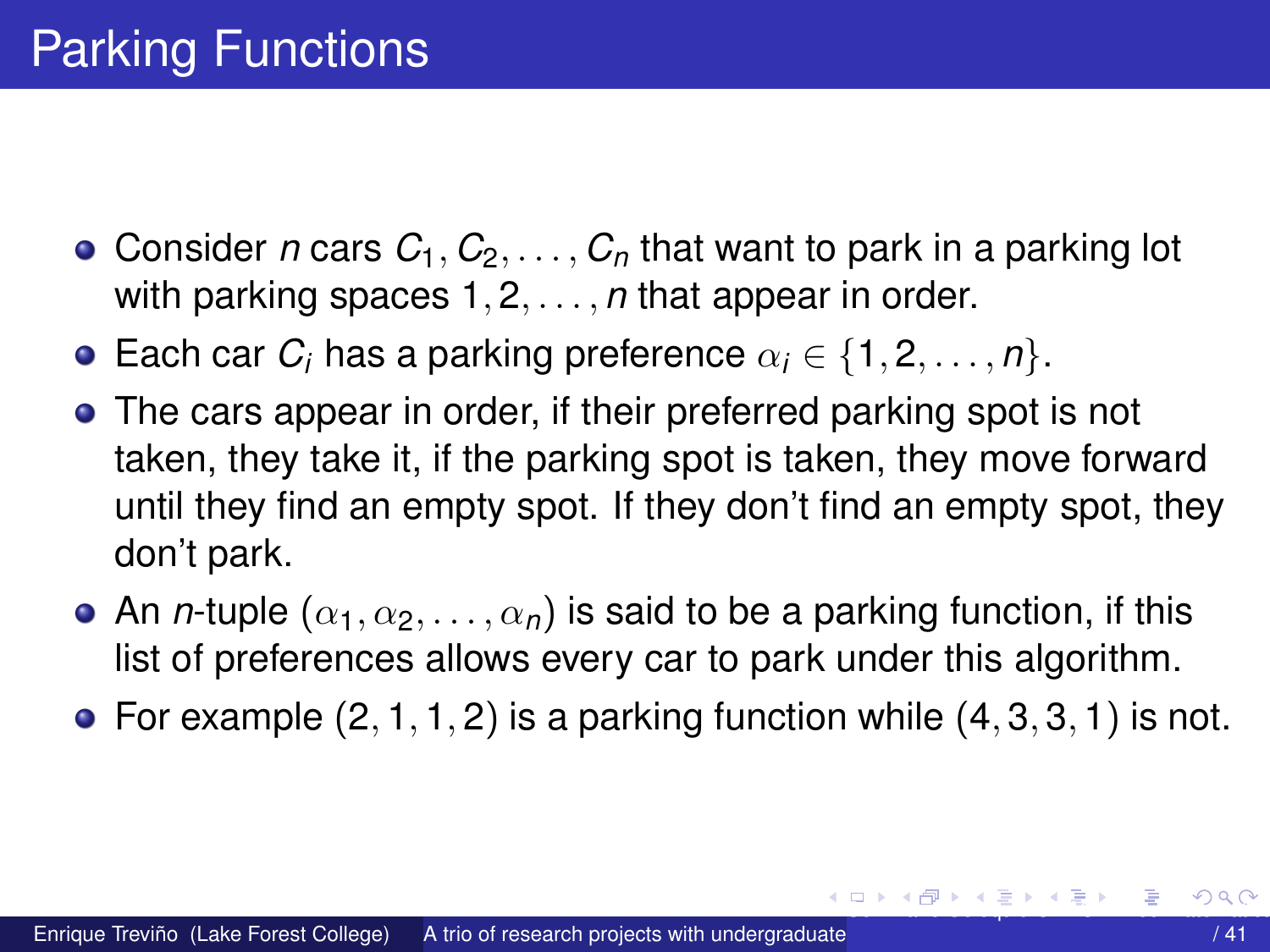## <span id="page-30-0"></span>Theorem (Konheim, Weiss, 1966)

*Given a positive integer n, The number of parking functions is*

 $(n+1)^{n-1}$ .

#### Proof.

Imagine we add an  $n+1$ -th parking spot and we wrap-around, so a car can move forward, take the  $n + 1$ -th spot and if even that is taken, they can come back to spot 1.

Under this process, everyone ends up parking and there would be one empty parking spot. An *n*-tuple is a parking function if and only if the empty parking slot is the  $n+1$ -th slot. There are  $(n+1)^n$  possible tuples and there are *n* + 1 possible empty spots, so (*n* + 1) *<sup>n</sup>*−<sup>1</sup> of them are parking functions.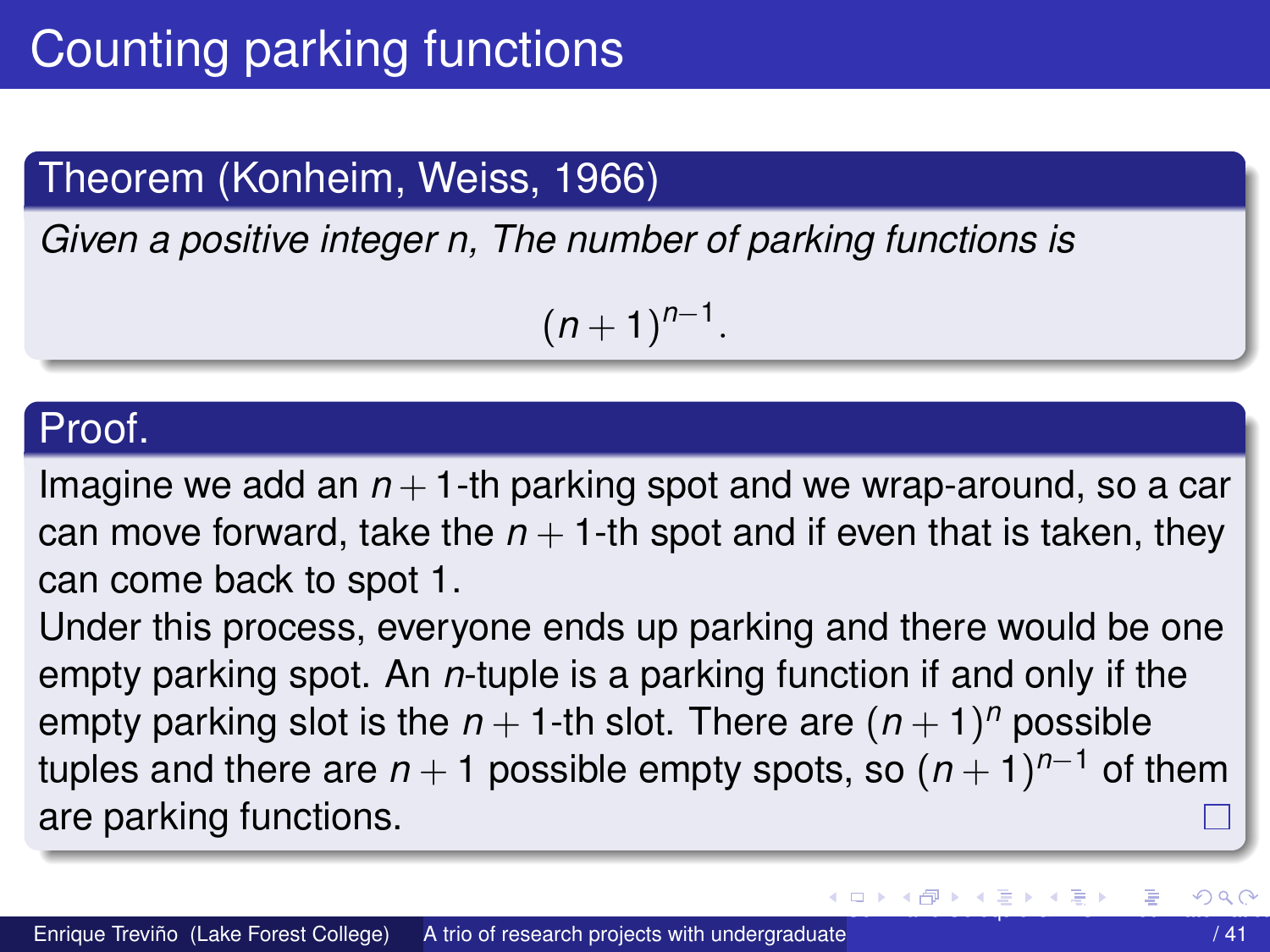<span id="page-31-0"></span>Suppose we change the parking algorithm as follows: If a preferred parking spot is taken, then the car continues forward with probability *p* and backwards with probability  $1 - p$ .

- For  $p = 1/2$ , the tuple  $(2, 1, 1, 2)$  has probability 1/4 of having all cars parked.
- For  $p = 1/2$ , the tuple  $(4, 3, 3, 1)$  has probability 1/2 of having all cars parked.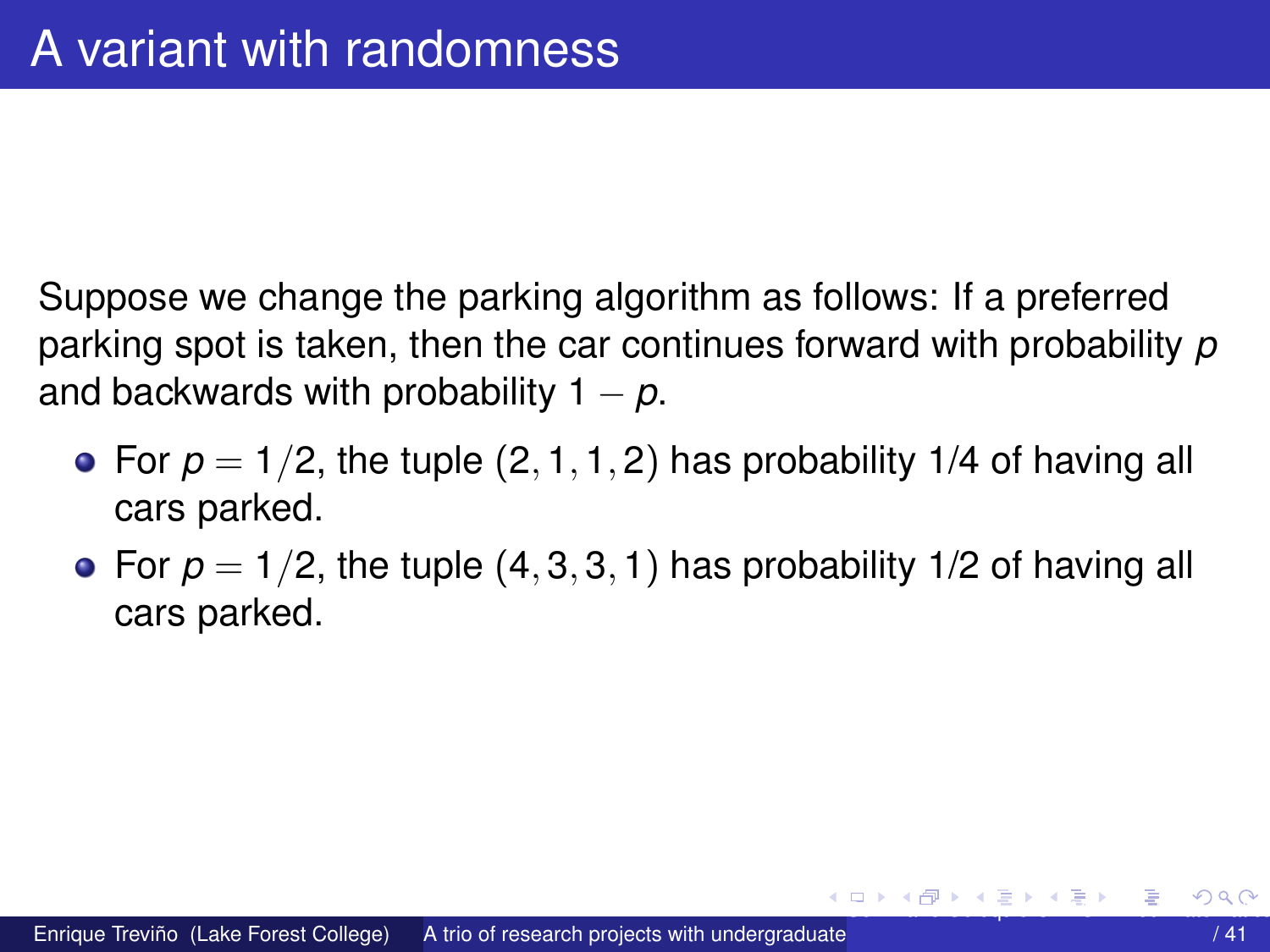#### <span id="page-32-0"></span>Theorem

The expected number of parking functions is

 $(n+1)^{n-1}$ .

#### Theorem

An n-tuple  $(\alpha_1,\ldots,\alpha_n)$  has probability 1 of parking if and only if  $\{\alpha_1, \alpha_2, \ldots, \alpha_n\} = \{1, 2, \ldots, n\}$ . Furthermore, if  $\{\alpha_1, \alpha_2, \ldots, \alpha_n\} \neq \{1, 2, \ldots, n\}$ , then the probability of parking is greater than 0.

4 0 8 4 6 8 4 9 8 4 9 8 1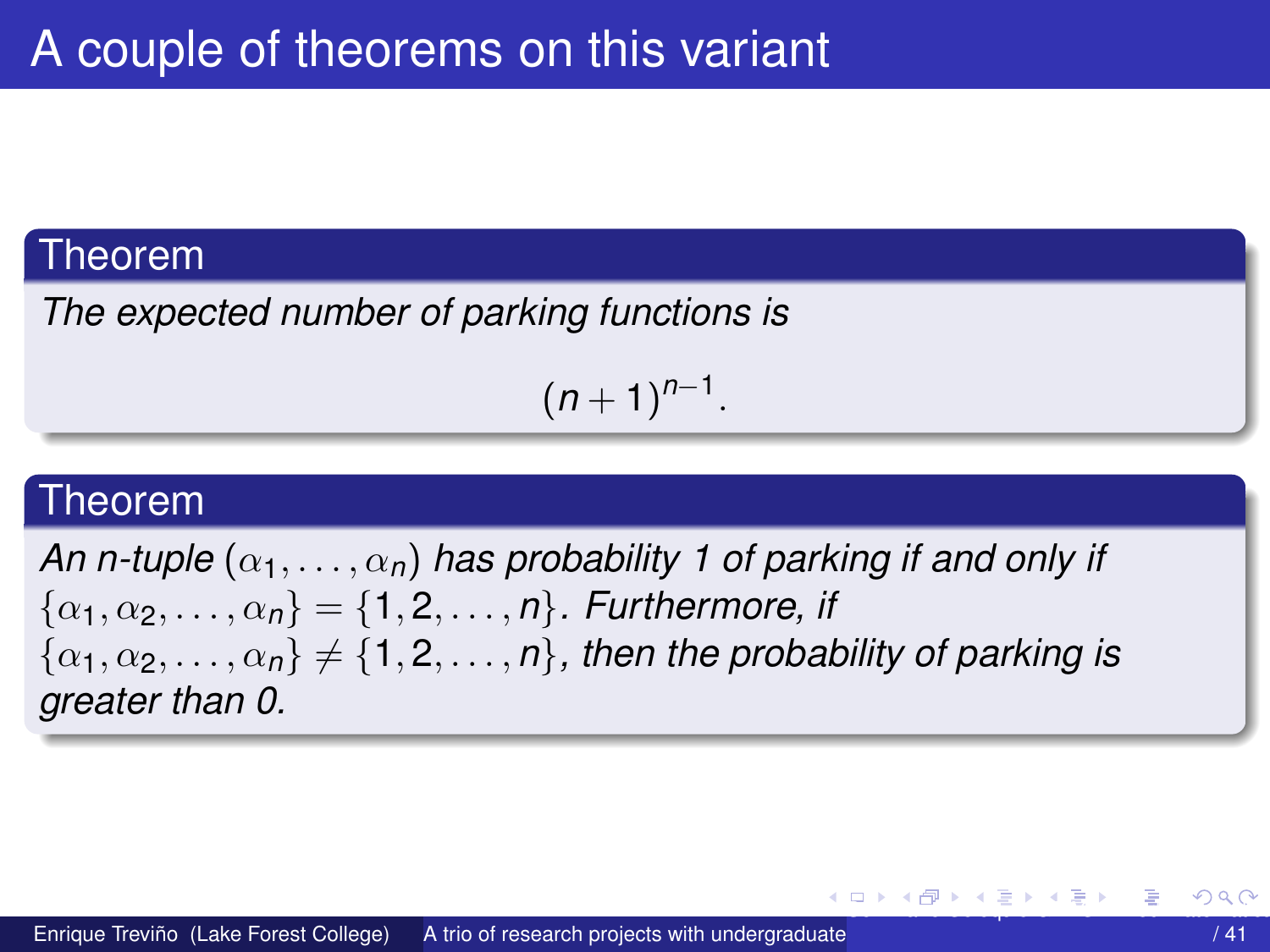<span id="page-33-0"></span>Consider the following variant, called Naples-parking:

- If a car is parked in  $C_i$ 's preferred spot, then  $C_i$  will check if the previous spot is taken, if not, he takes that spot, otherwise *C<sup>i</sup>* continues forward.
- A generalization is *k*-Naples parking.
	- If a car is parked in *C<sup>i</sup>* 's preferred spot, then *C<sup>i</sup>* will back up *k* spots and move forward until it finds a spot (if a spot is available).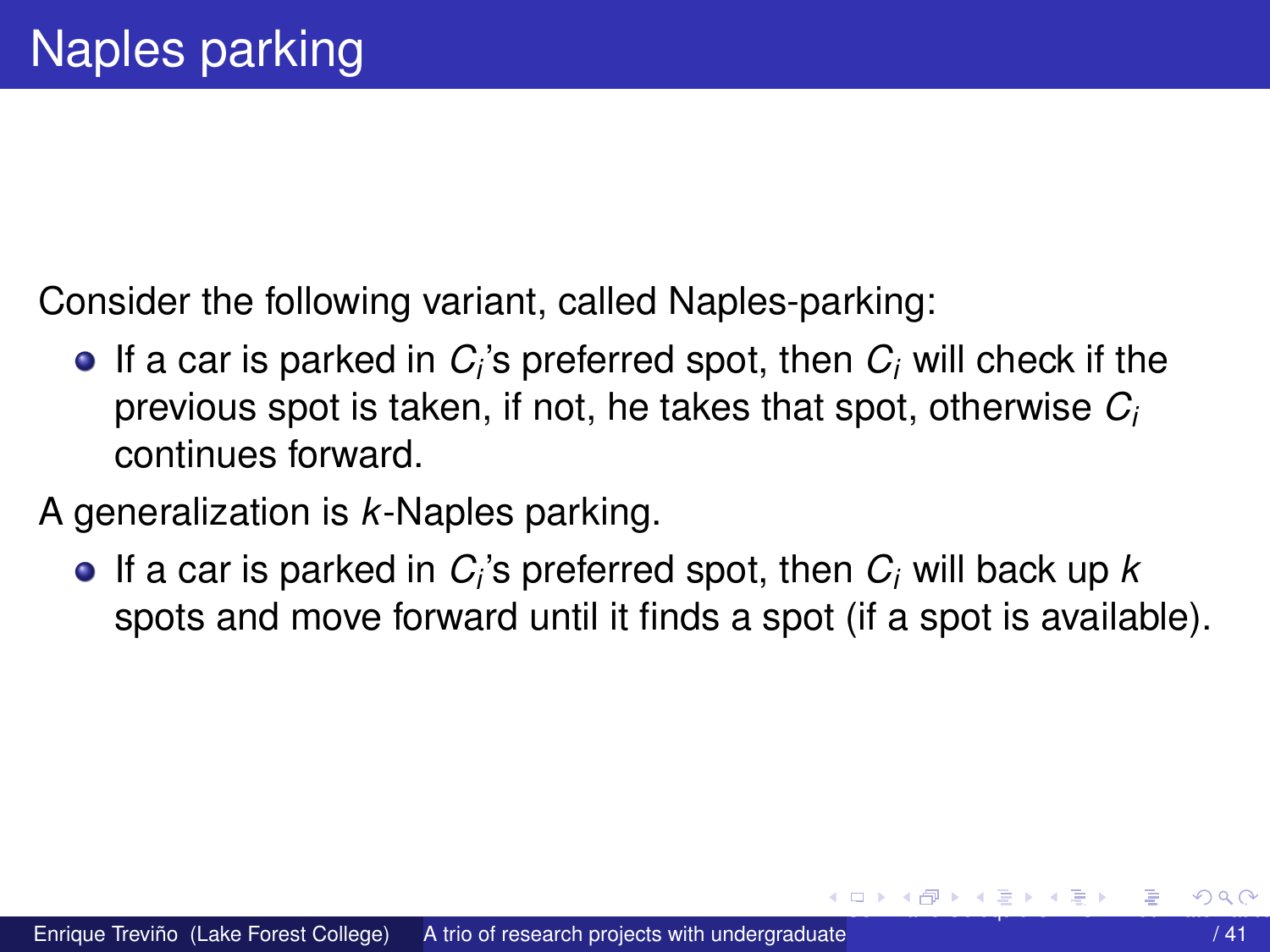<span id="page-34-0"></span>Theorem (Christensen, Harris, Jones, Loving, Ramos Rodríguez, Rennie, Rojas Kirby, 2020)

*If* k, *n* are nonnegative integers with  $k < n$ , then the number  $N_k(n + 1)$ *of k -Naples parking functions of length n* + 1 *is counted recursively by*

$$
N_k(n+1) = \sum_{i=0}^n \binom{n}{i} \min((i+1)+k, n+1)N_k(i)(n-i+1)^{n-i-1}.
$$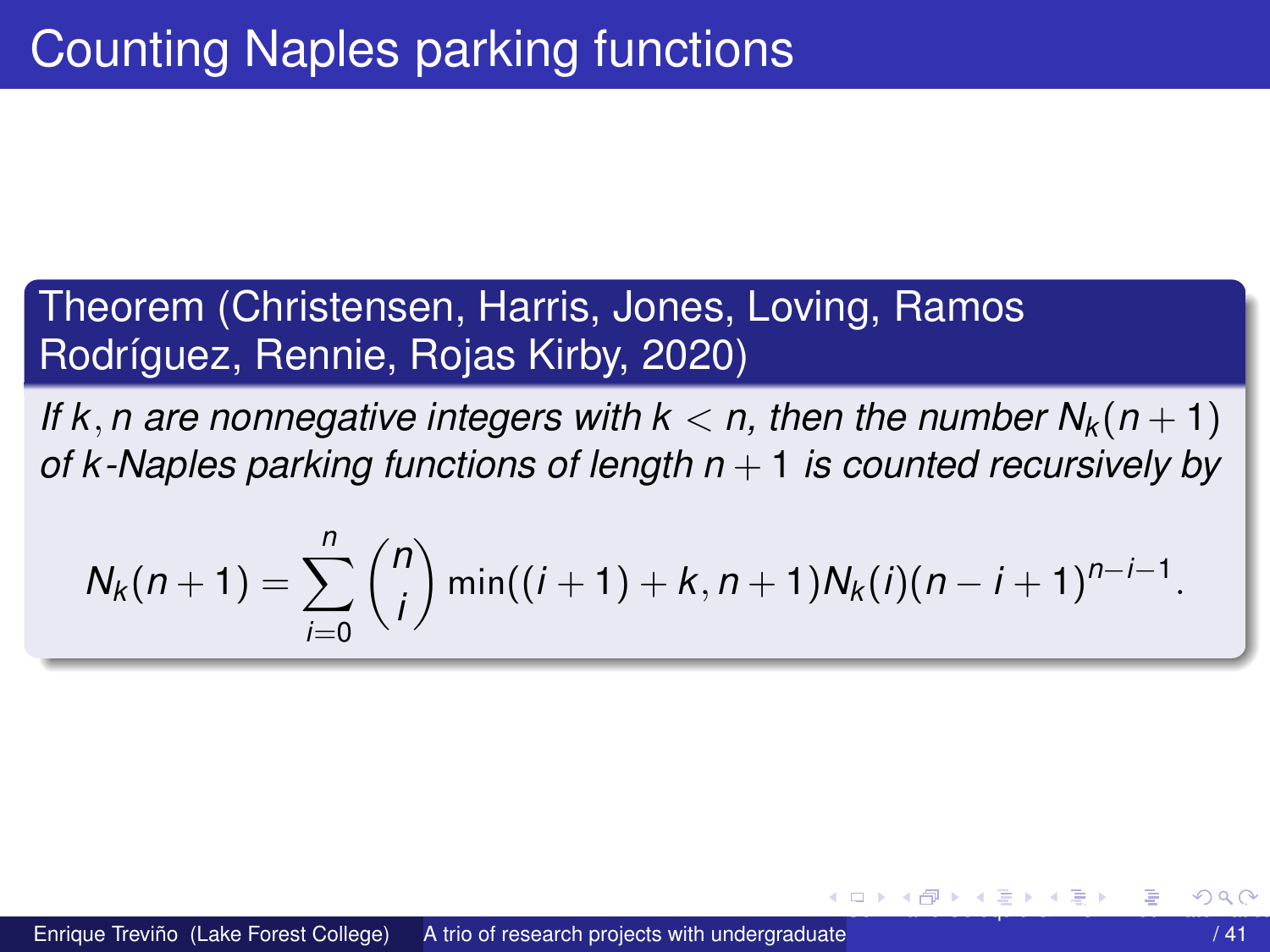<span id="page-35-0"></span>Suppose we consider *k*-Naples parking, but instead of a car moving the *k* spaces backward automatically, they decide with probability *p* to take *k* spaces back or just stay in the spot. Some examples with  $k = 1$  and  $p = 1/2$ .

- The tuple  $(2, 1, 1, 2)$  has probability 1 of parking.
- $\bullet$  The tuple  $(4, 3, 3, 1)$  has probability 1/2 of parking.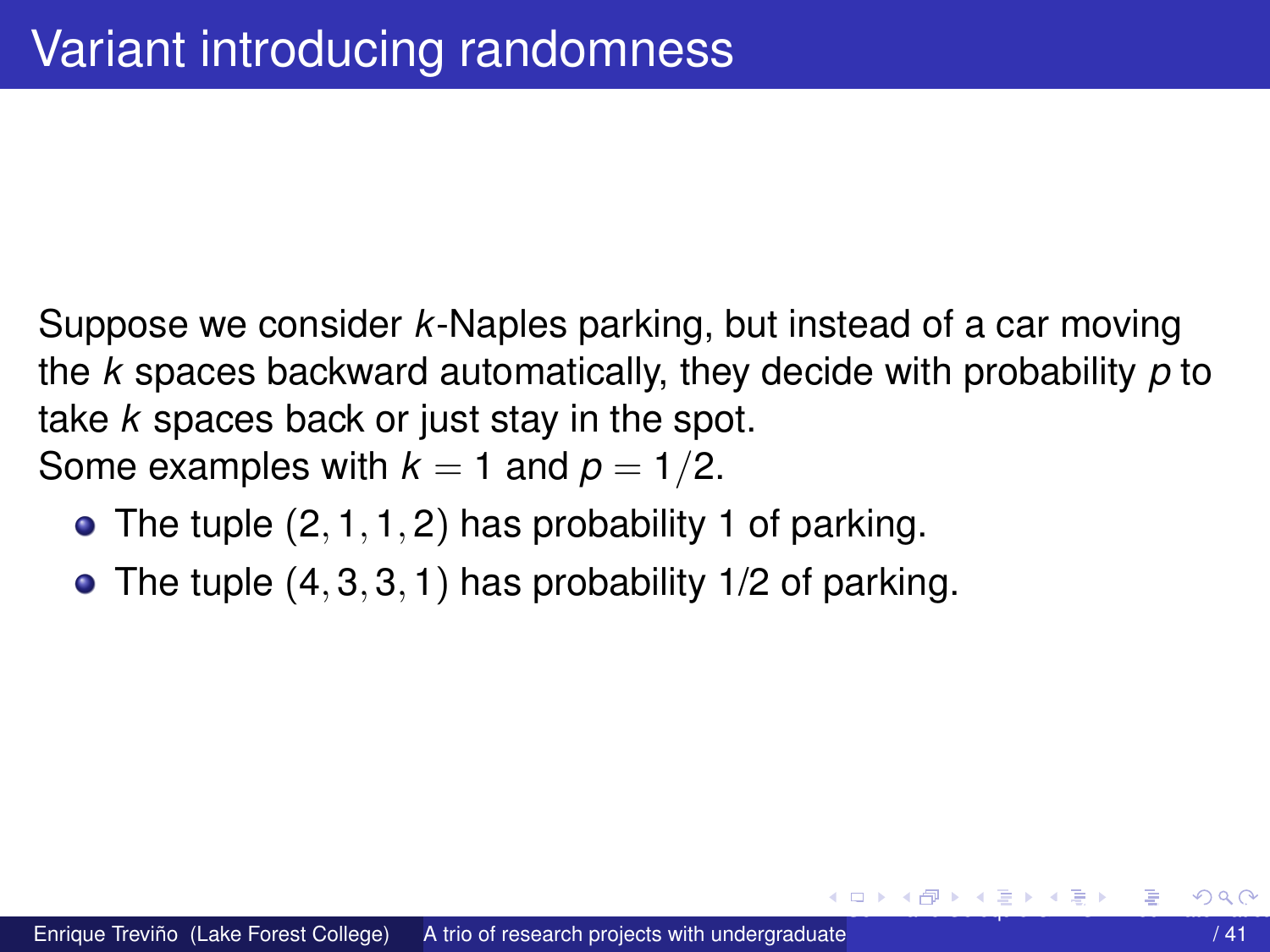## <span id="page-36-0"></span>Probability for all preferences when  $n = 4$

| Preference                | 1111             | 1112           | 1113               | 1114                     | 1121                   | 1122           | 1123               | 1124               |
|---------------------------|------------------|----------------|--------------------|--------------------------|------------------------|----------------|--------------------|--------------------|
| Probability               | т                | Τ              | T                  | т                        | T                      | ℸ              | ℸ                  | т                  |
| Preference                | 1131             | 1132           | 1133               | 1134                     | 1141                   | 1142           | 1143               | 1144               |
| Probability               | т                | ٦              | T                  | т                        | ٦                      | ٦              | ٦                  | 1/2                |
| Preference                | 1211             | 1212           | 1213               | 1214                     | 1221                   | 1222           | 1223               | 1224               |
| Probability               | $\overline{1}$   | $\overline{1}$ | $\overline{1}$     | $\overline{1}$           | $\overline{1}$         | $\overline{1}$ | $\overline{1}$     | $\overline{1}$     |
| Preference                | 1231             | 1232           | 1233               | 1234                     | 1241                   | 1242           | 1243               | 1244               |
| Probability               | T                | ℸ              | $\overline{1}$     | т                        | ℸ                      | T              | T                  | 1/2                |
| Preference                | 1311             | 1312           | 1313               | 1314                     | 1321                   | 1322           | 1323               | 1324               |
| Probability               | -1.              | -1.            | -1.                | -1                       | -1.                    | -1             | -1.                | -1.                |
| Preference                | 1331             | 1332           | 1333               | 1334                     | 1341                   | 1342           | 1343               | 1344               |
| Probability               | ٠                | 1              | 3/4                | 1/2                      | -1                     | Ŧ              | 1/2                | $\overline{0}$     |
| Preference                | 1411             | 1412           | 1413               | 1414                     | 1421                   | 1422           | 1423               | 1424               |
| Probability               | T                | $\overline{1}$ | $\overline{1}$     | 1/2                      | $\overline{1}$         | $\overline{1}$ | $\overline{1}$     | 1/2                |
| Preference                | 1431             | 1432           | 1433               | 1434                     | 1441                   | 1442           | 1443               | 1444               |
| Probability               | Ŧ                | T              | 1/2                | $\overline{\circ}$       | $\overline{1/2}$       | 1/2            | 1/4                | $\overline{\circ}$ |
| Preference                | 2111             | 2112           | 2113               | 2114                     | 2121                   | 2122           | 2123               | 2124               |
| Probability               | ٠                | -1             | ٦                  | ٠                        | 1                      | 1              | 1                  | т                  |
| Preference                | 2131             | 2132           | 2133               | 2134                     | 2141                   | 2142           | 2143               | 2144               |
| Probability               | т                | п              | ī                  | т                        | т                      | п              | ī                  | 1/2                |
| Preference                | 2211             | 2212           | 2213               | 2214                     | 2221                   | 2222           | 2223               | 2224               |
| Probability               | ٠                | -1             | -1                 | ٠                        | -1                     | 7/8            | 3/4                | 2/d                |
| Preference                | 2231             | 2232           | 2233               | 2234                     | 2241                   | 2242           | 2243               | 2244               |
| Probability               | Ŧ                | 3/4            | 1/2                | 1/2                      | T                      | 3/4            | 1/2                | 1/4                |
| Preference                | 2311             | 2312           | 2313               | 2314                     | 2321                   | 2322           | 2323               | 2324               |
| Probability               |                  |                | Ŧ                  | 1                        | 1                      | 3/4            | 1/2                | 1/2                |
| Preference                | 2331             | 2332           | 2333               | 2334                     | 2341                   | 2342           | 2343               | 2344               |
| Probability               | ī                | 1/2            | $\overline{0}$     | $\overline{0}$           | т                      | 1/2            | $\overline{0}$     | $\overline{0}$     |
| Preference                | 2411             | 2412           | 2413               | 2414                     | 2421                   | 2422           | 2423               | 2424               |
| Probability               | Ŧ                | T              | T                  | $\overline{1/2}$         | T                      | 3/4            | 1/2                | 1/4                |
| Preference                | 2431             | 2432           | 2433               | 2434                     | 2441                   | 2442           | 2443               | 2444               |
| Probability               | ٠                | 1/2            | o                  | $\overline{0}$           | 1/2                    | 1/4            | o                  | $\overline{0}$     |
| Preference                | 3111             | 3112           | 3113               | 3114                     | 3121                   | 3122           | 3123               | 3124               |
| Probability               |                  | п              | -1                 | 1                        | -1                     | п              | п                  | 1                  |
| Preference                | 3131             | 3132           | 3133               | 3134                     | 3141                   | 3142           | 3143               | 3144               |
| Probability               | 1                | 7              | 3/4                | 1/2                      | 1                      | $\overline{1}$ | 1/2                | $\overline{0}$     |
| Preference                | 3211             | 3212           | 3213               | 3214                     | 3221                   | 3222           | 3223               | 3224               |
| Probability               | т                | ٦              | Ŧ                  | т                        | T                      | 3/4            | $\overline{1/2}$   | 1/2                |
| Preference                | 3231             | 3232           | 3233               | 3234                     | 3241                   | 3242           | 3243               | 3244               |
| Probability               | 1                | 1/2            | $\overline{\circ}$ | ō                        | -1                     | 1/2            | $\overline{\circ}$ | $\overline{\circ}$ |
| Preference                | 3311             | 3312           | 3313               | 3314                     | 3321                   | 3322           | 3323               | 3324               |
| Probability               | ī                | ī              | 3/4                | 1/2                      |                        | 58             | 1/4                | 1/4                |
| Preference                | 3331             | 3332           | 3333               | 3334                     | 3341                   | 3342           | 3343               | 3344               |
| Probability               | 3/4              | 3/8            | $\overline{\circ}$ | $\overline{\circ}$       | 1/2                    | 1/4            | $\overline{\circ}$ | $\overline{\circ}$ |
| Preference                | 3411             | 3412           | 3413               | 3414                     | 3421                   | 3422           | 3423               | 3424               |
| Probability               | т                | ℸ              | 1/2                | n                        | ٦                      | 1/2            | n                  | n                  |
| Preference                | 3431             | 3432           | 3433               | 3434                     | 3441                   | 3442           | 3443               | 3444               |
| Probability               | 1/2              | 1/4            | o                  | $\overline{0}$           | $^{\circ}$             | o              | o                  | $\circ$            |
| Preference                | 4111             | 4112           | 4113               | 4114                     | 4121                   | 4122           | 4123               | 4124               |
|                           | Ŧ                | ٦              | $\overline{1}$     | 1/2                      | $\overline{1}$         | ٦              | $\overline{1}$     | 1/2                |
| Probability<br>Preference | 4131             | 4132           | 4133               | 4134                     | 4141                   | 4142           | 4143               | 4144               |
| Probability               | т                | ℸ              | 1/2                | $\overline{0}$           | 1/2                    | 1/2            | 1/4                | $\overline{\circ}$ |
| Preference                | 4211             | 4212           | 4213               | 4214                     | 4221                   | 4222           | 4223               | 4224               |
| Probability               | -1               | -1             | T                  | $\overline{1/2}$         | -1                     | 3/4            | 1/2                | 1/4                |
| Preference                | 4231             | 4232           | 4233               | 4234                     | 4241                   | 4242           | 4243               | 4244               |
|                           |                  | 1/2            | o                  | $^{\circ}$               | 1/2                    | 1/4            | o                  | $^{\circ}$         |
| Probability               | т                |                |                    |                          |                        |                |                    |                    |
| Preference                | 4311             | 4312           | 4313               | 4314                     | 4321                   | 4322           | 4323               | 4324               |
| Probability               | T                | $\overline{1}$ | 1/2                | $\overline{\circ}$       | T                      | 1/2            | $\overline{0}$     | $\overline{\circ}$ |
| Preference                | 4331             | 4332           | 4333               | 4334                     | 4341<br>$\overline{a}$ | 4342<br>ᅲ      | $4343 -$           | 4344<br>٦ī         |
| Probability               | $\overline{1/2}$ | 1/4            | $\overline{a}$     | $\overline{\phantom{a}}$ |                        |                | $\overline{a}$     |                    |

Enrique Treviño (Lake Forest College) A trio of research projects with undergraduate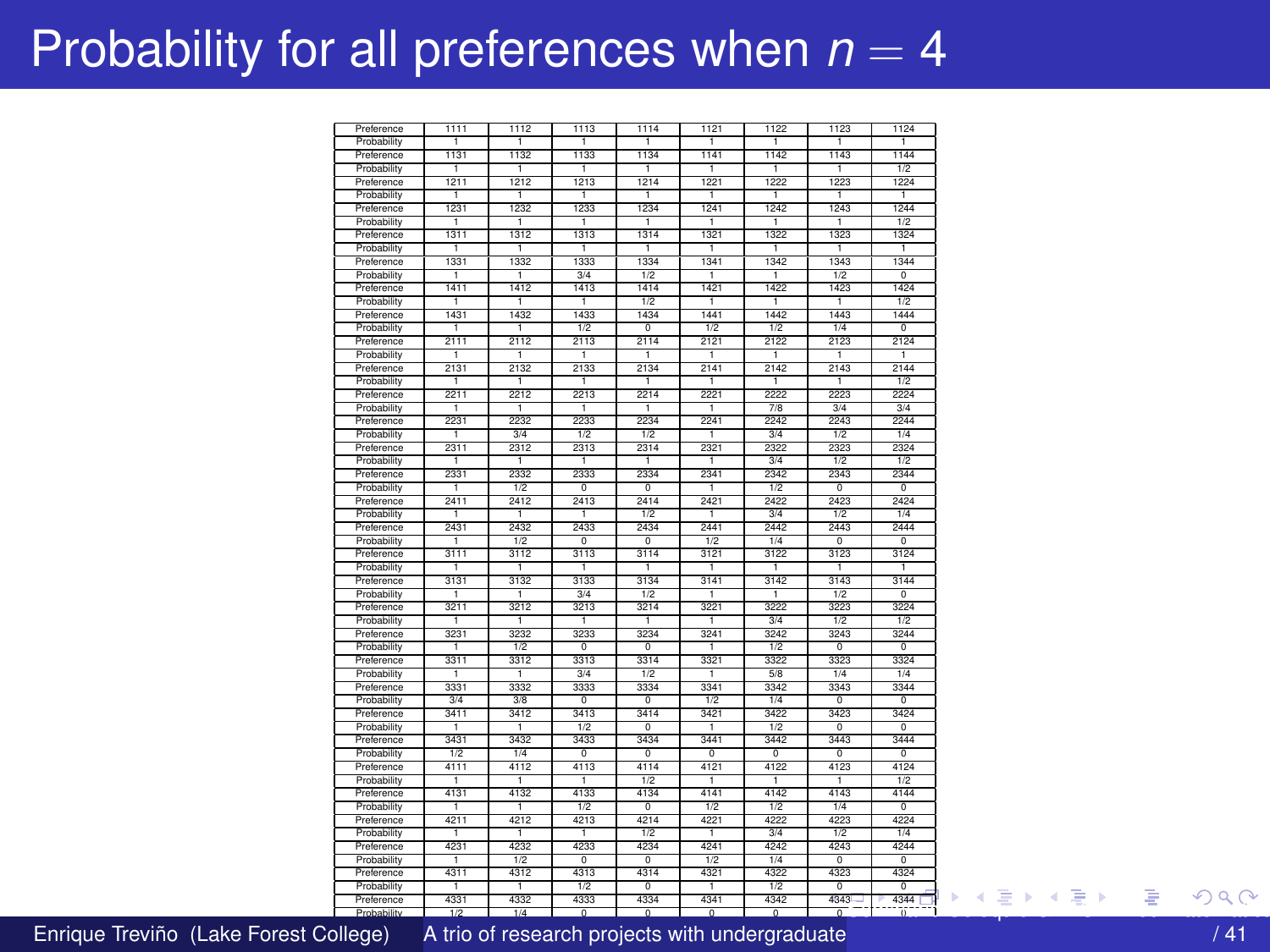## <span id="page-37-0"></span>Theorem (CHJLR-RRR-K, 2020)

*If* k, *n* are nonnegative integers with  $k < n$ , then the number  $N_k(n)$  of *k -Naples parking functions of length n is counted recursively by*

$$
N_k(n) = \sum_{i=0}^{n-1} {n-1 \choose i} N_k(i)(n-i)^{n-i-2} \min((i+1)+k, n).
$$

#### Theorem

Let  $T_{k,p}(n)$  be the expected number of parking preferences.

$$
T_{k,p}(n) = \sum_{i=0}^{n-1} {n-1 \choose i} T_{k,p}(i)(n-i)^{n-i-2}(i+1+p\min\{k,n-i-1\})
$$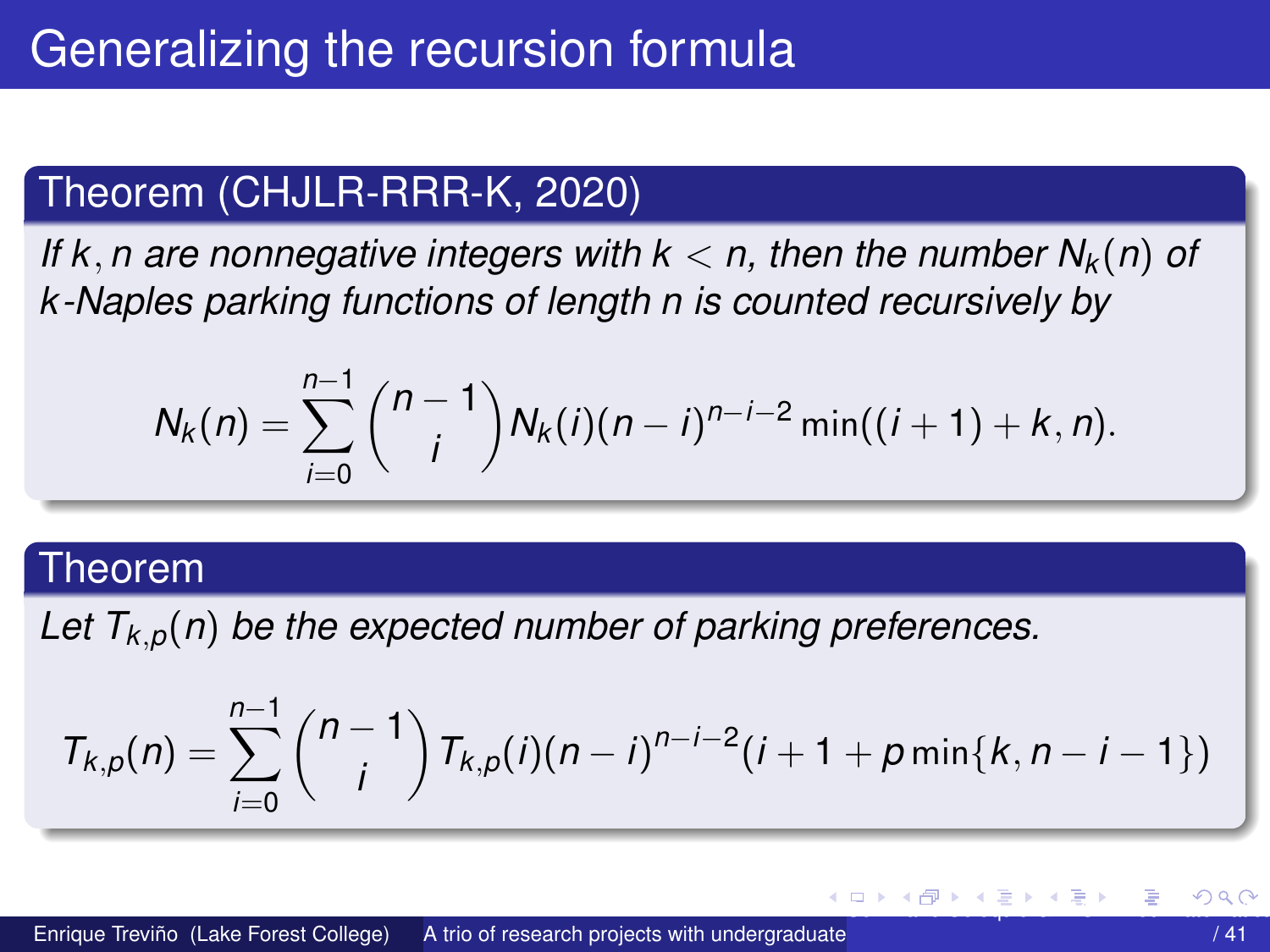## <span id="page-38-0"></span>Do you see a Pattern?

| р    | 0      | 1/64  | 2/64  | 3/64  | 4/64  | 5/64  | 6/64  | 7/64  |
|------|--------|-------|-------|-------|-------|-------|-------|-------|
| f(p) | 339472 |       | 136   |       | 2194  |       | 209   |       |
| р    | 8/64   | 9/64  | 10/64 | 11/64 | 12/64 | 13/64 | 14/64 | 15/64 |
| f(p) | 12466  |       | 140   |       | 3107  |       | 143   |       |
| р    | 16/64  | 17/64 | 18/64 | 19/64 | 20/64 | 21/64 | 22/64 | 23/64 |
| f(p) | 40610  |       | 141   |       | 1361  |       | 74    |       |
| р    | 24/64  | 25/64 | 26/64 | 27/64 | 28/64 | 29/64 | 30/64 | 31/64 |
| f(p) | 14253  |       | 75    |       | 1589  |       | 148   |       |
| р    | 32/64  | 33/64 | 34/64 | 35/64 | 36/64 | 37/64 | 38/64 | 39/64 |
| f(p) | 94792  |       | 30    |       | 1171  |       | 33    |       |
| р    | 40/64  | 41/64 | 42/64 | 43/64 | 44/64 | 45/64 | 46/64 | 47/64 |
| f(p) | 4861   |       | 104   |       | 576   |       | 37    |       |
| р    | 48/64  | 49/64 | 50/64 | 51/64 | 52/64 | 53/64 | 54/64 | 55/64 |
| f(p) | 35324  |       | 35    |       | 614   |       | 38    |       |
| р    | 56/64  | 57/64 | 58/64 | 59/64 | 60/64 | 61/64 | 62/64 | 63/64 |
| f(p) | 6819   |       | 39    |       | 734   |       | 42    |       |

Table: Distribution of probability for  $n = 7$ ,  $p$  for probability and  $f(p)$  for number of preferences of probability *p*. [S](#page-37-0)[emi](#page-39-0)[na](#page-37-0)[rio](#page-38-0) [C](#page-39-0)[oloq](#page-0-0)[uio](#page-40-0) [GRA](#page-0-0)[CIA](#page-40-0)[-Re](#page-0-0)[d Ma](#page-40-0)temática 39 a Coloquio GRACIA-Red Matemática 39 a Coloquio GRACIA-Red Matemática 39 a Coloquio GRACIA-Red Matemática 39 a Coloquio GRACIA-Red Matemática 39 a Coloquio GRACIA-Red Matemática 3

Enrique Treviño (Lake Forest College) A trio of research projects with undergraduate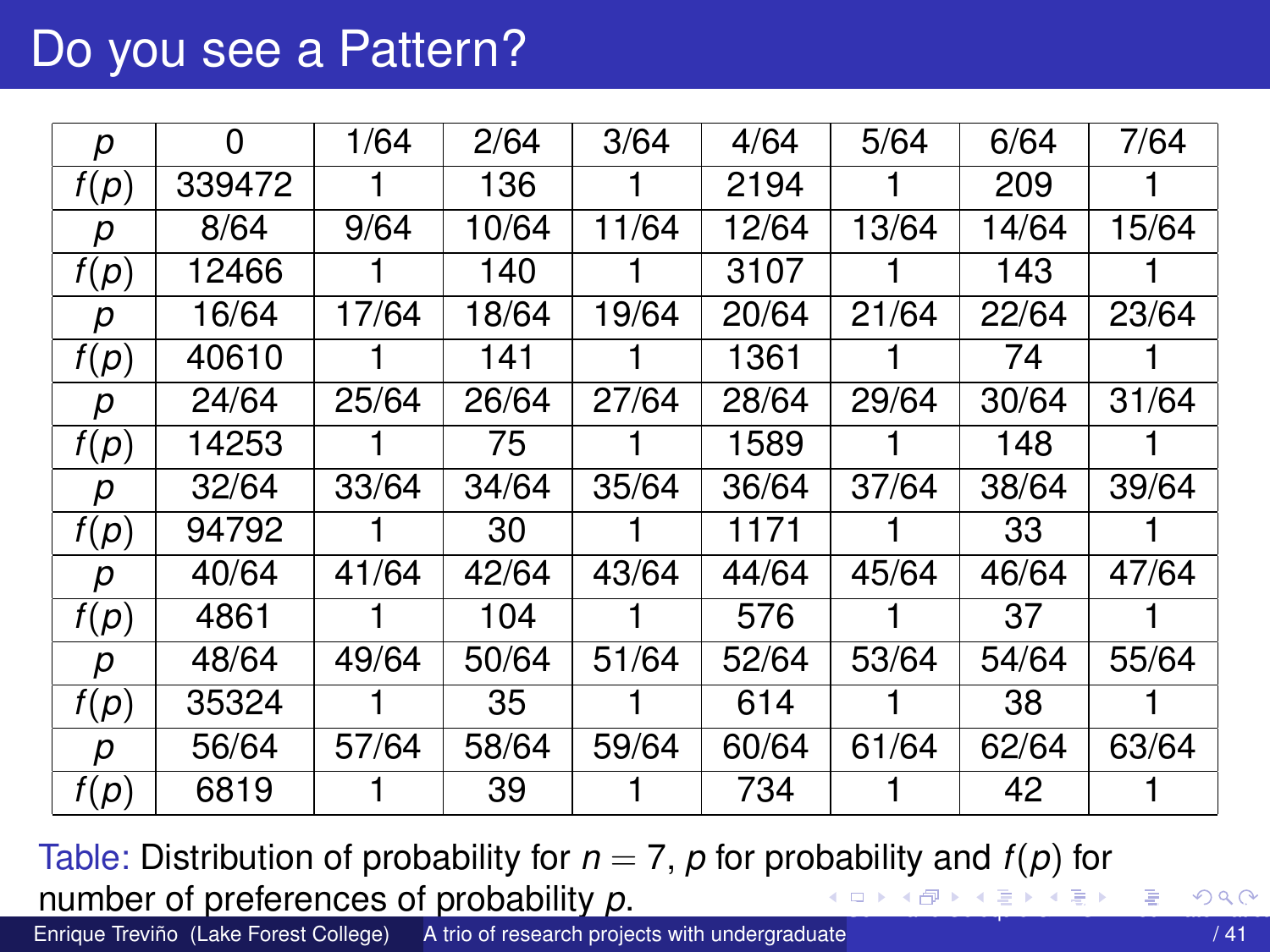#### <span id="page-39-0"></span>Theorem

*There is one and only one parking preference for which the probability that every car parks is*  $\frac{2t-1}{2^{n-1}}$ *, where t* ∈ [1,2<sup>*n*-2</sup>].

#### Theorem

*The condition of having probability*  $\frac{t}{2^{n-1}}$ ,  $t \in \{0, 1, \ldots, 2^{n-1}\}$  *of success all have at least 1 preference satisfying.*